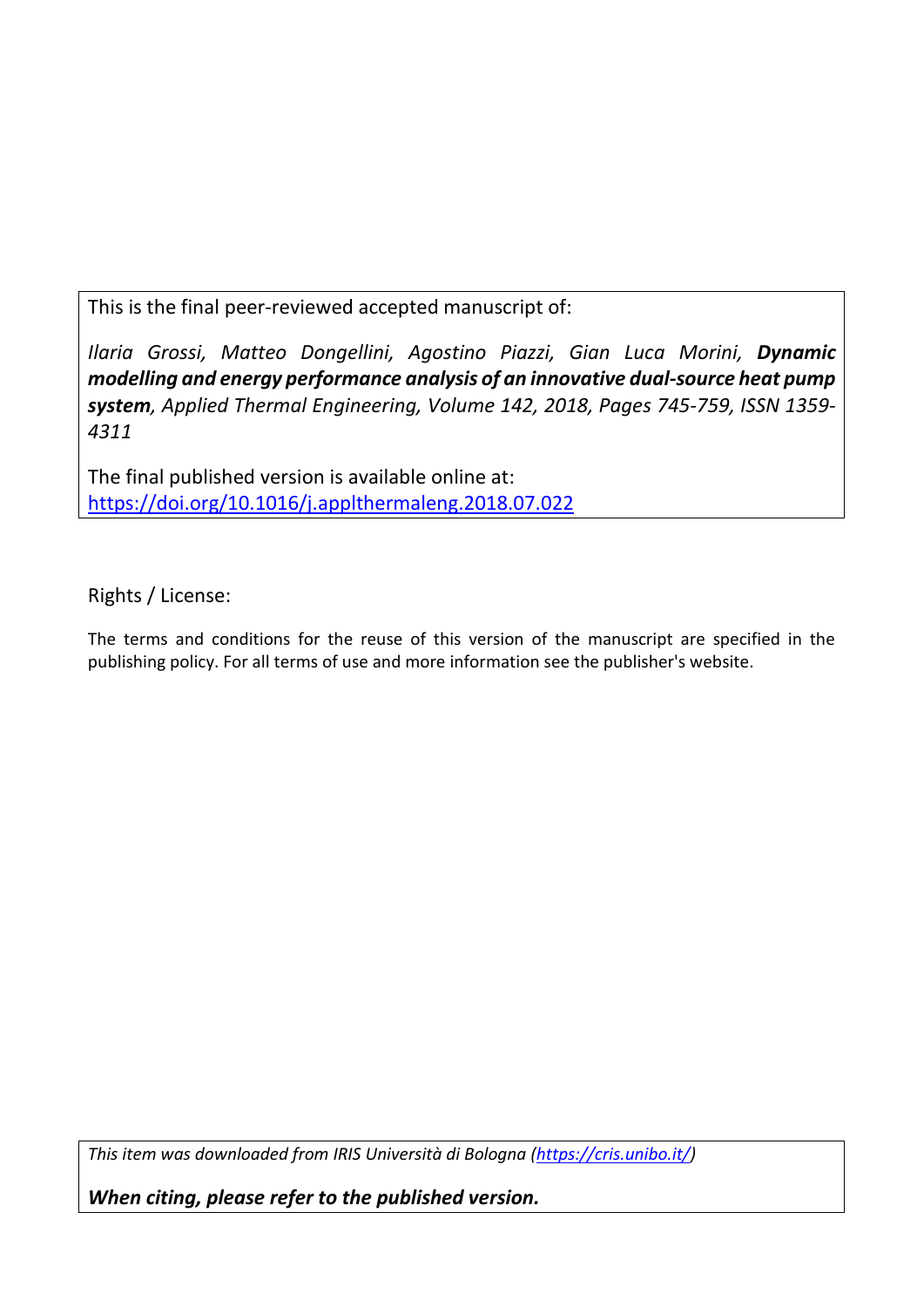#### **DYNAMIC MODELLING AND ENERGY PERFORMANCE ANALYSIS OF**

#### **AN INNOVATIVE DUAL-SOURCE HEAT PUMP SYSTEM**

# **Ilaria Grossi <sup>a</sup> , Matteo Dongellini a\*, Gian Luca Morini <sup>b</sup>**

<sup>a</sup> *Centro Interdipartimentale di Ricerca Industriale Edilizia e Costruzioni, Alma Mater Studiorum – Università di Bologna, Via del Lazzaretto 15/5, Bologna, 40131, Italy*, [ilaria.grossi@studio.unibo.it,](mailto:ilaria.grossi@studio.unibo.it)

# [matteo.dongellini@unibo.it](mailto:matteo.dongellini@unibo.it)

<sup>b</sup>*Department of Industrial Engineering, School of Engineering and Architecture, Alma Mater Studiorum – Università di Bologna, Viale Risorgimento 2, Bologna, 40136, Italy, [gianluca.morini3@unibo.it](mailto:gianluca.morini3@unibo.it) \* corresponding author*

#### **ABSTRACT**

In this paper the energy performance of a dual-source heat pump (*DSHP*) system able to use both air and ground as external heat source is analysed by using *TRNSYS17*. The *DSHP* seasonal and annual performance factors are compared with those offered by the same *DSHP* in which only ground (ground-source mode) or only external air (air-source mode) is used as external heat source in order to evaluate the benefits achievable with the exploitation of a double external heat source (ground and air) with the same unit. Yearly dynamic simulations have been carried out by coupling the *DSHP* to a detached residential building located in Bologna, characterized by unbalanced heating and cooling loads, and coupled to a geothermal loop based on borehole heat exchangers (*BHEs*). With the help of the dynamic simulations it has been demonstrated that *DSHPs* can be very useful in order to solve the problems linked to the ground temperature drift which can be originated by the presence of an undersized borehole heat exchanger field and/or by unbalanced heating and cooling loads. In fact, the use of external air as auxiliary heat source with respect to ground during the winter enables to obtain more stable energy performance even in presence of undersized *BHE*s. In this paper it is shown how an optimal trade-off in terms of annual energy performances and investment costs can be obtained by reducing the size of the *DSHP* borehole field of 15-55% with respect to the borehole field needed by a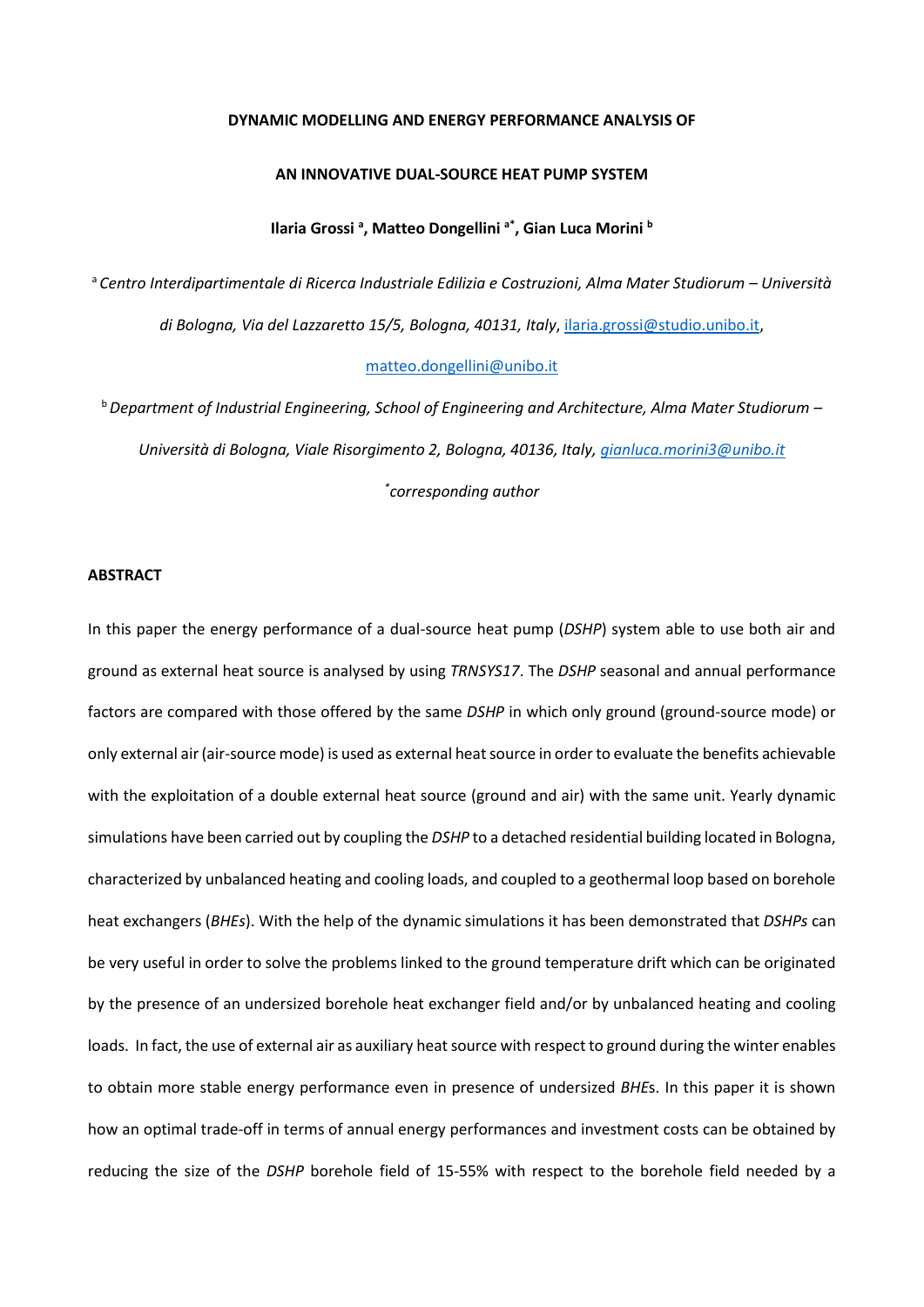conventional ground-coupled heat pump having the same size. In this way the *DSHP* can be used during the retrofitting of thermal plants based on ground-coupled heat pumps in which an undersized *BHE* field is present.

*Keywords: dual-source heat pumps, ground-coupled heat pumps, air-source heat pumps, dynamic simulations, unbalanced building loads.*

# **LIST OF SYMBOLS**

| APF         | Annual performance factor defined by Eq.(1) [-]                               |
|-------------|-------------------------------------------------------------------------------|
| D           | Diameter of borehole [m]                                                      |
| $d_{ext}$   | External diameter of U-tube [m]                                               |
| $d_{int}$   | Internal diameter of U-tube [m]                                               |
| $H_{\rm}$   | Half distance between the centre of the borehole and the centre of U-tube [m] |
| $L_0$       | Borehole maximum length [m]                                                   |
| P           | Fan-coil thermal power [W]                                                    |
| PBT*        | Normalized Payback time defined by Eq.(2) [-]                                 |
| Q           | Heat delivered to the building [kWh]                                          |
| $R_b$       | Thermal resistance of borehole mortar $[m^2KW^{-1}]$                          |
| <b>RH</b>   | Relative humidity [%]                                                         |
| $R_{pe}$    | Thermal resistance of the U-tube $[m^2KW^1]$                                  |
| <b>SCOP</b> | Seasonal coefficient of performance defined by Eq.(1) [-]                     |
| <b>SEER</b> | Seasonal energy efficiency ratio defined by Eq.(1) [-]                        |
| t           | Time [hr]                                                                     |
| T           | Temperature [°C]                                                              |
| $T_{b,in}$  | Brine temperature at the inlet of the heat pump [°C]                          |
| $T_{w,in}$  | Water temperature at the inlet of fan-coils [°C]                              |
| U-value     | Trasmittance value [Wm <sup>-2</sup> K <sup>-1</sup> ]                        |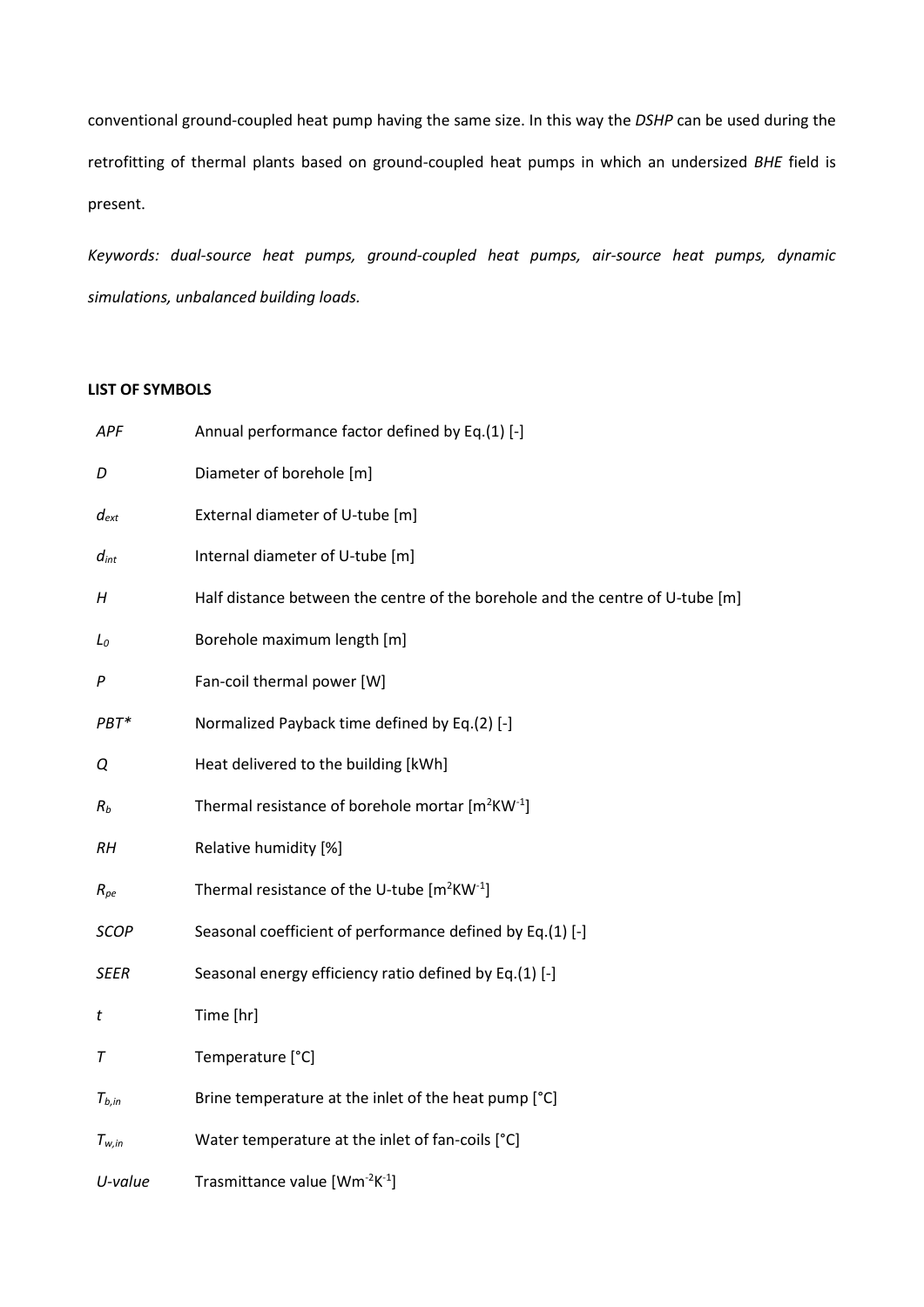| V | Volumetric flow rate [lh <sup>-1</sup> ] |  |
|---|------------------------------------------|--|
|   |                                          |  |

*W* Electrical energy input [kWh]

# *Greek symbols*

| $\alpha$                         | Thermal diffusivity $[m^2s^{-1}]$                                      |
|----------------------------------|------------------------------------------------------------------------|
| $\Delta C$                       | Over-cost $[\mathbf{\epsilon}]$                                        |
| $\varDelta T_{fc}$               | Water temperature difference between the fan-coil inlet and outlet [K] |
| $\varDelta T_q$                  | Annual ground temperature drift [K]                                    |
| $\lambda$                        | Thermal conductivity $[Wm^{-1}K^{-1}]$                                 |
| $\varPi_{\scriptscriptstyle{D}}$ | Pump electric power [W]                                                |

# *Subscripts*

| air    | Internal air        |
|--------|---------------------|
| C      | Cooling value       |
| des    | Design value        |
| ext    | Outdoor value       |
| g      | Ground value        |
| h      | Heating value       |
| i      | <i>i</i> -th hour   |
| in     | Inlet value         |
| ins,f  | Insulation of floor |
| ins,r  | Insulation of roof  |
| min    | Minimum value       |
| switch | Switch value        |
| opt    | Optimal value       |
| W      | Water               |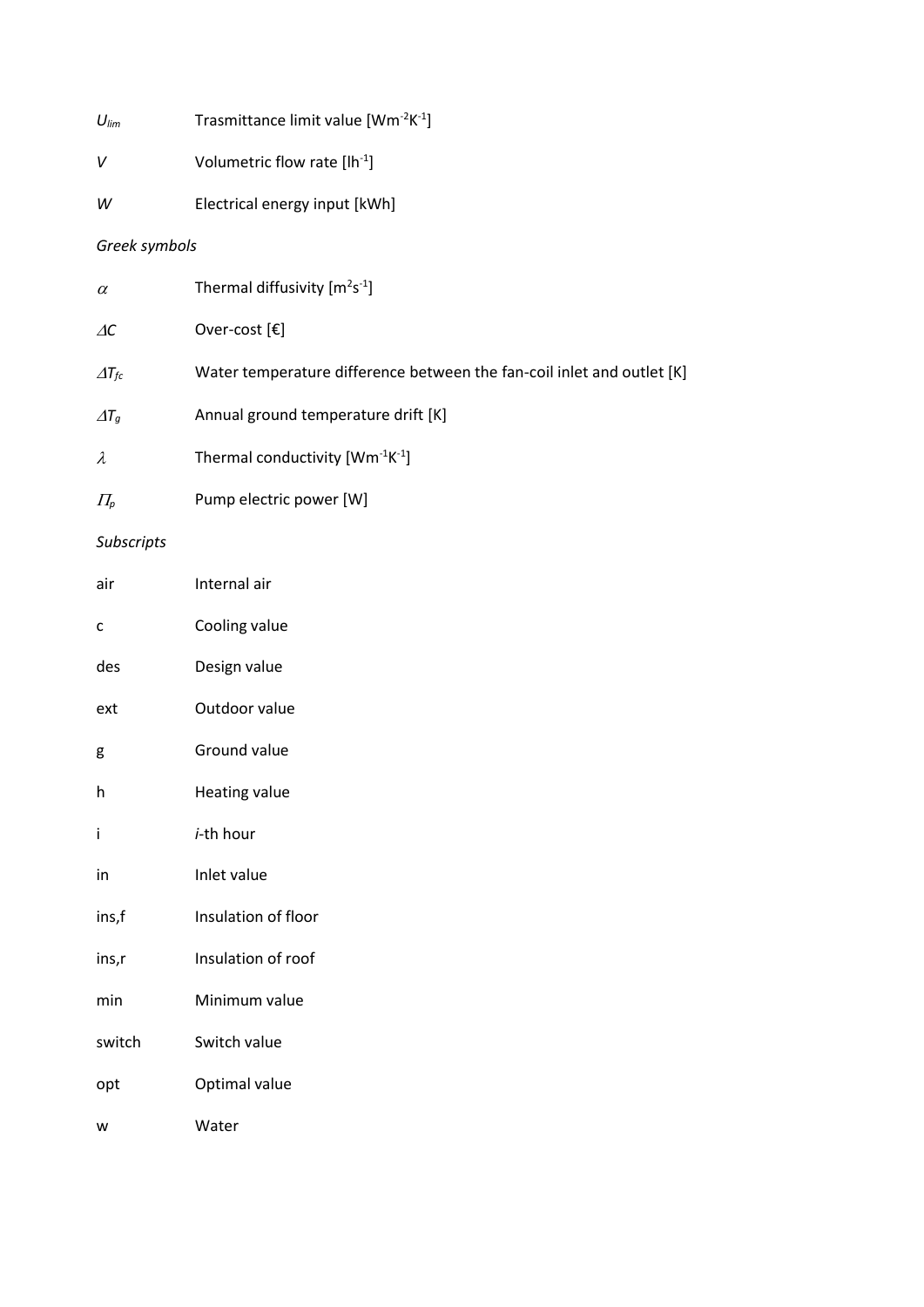## **1. INTRODUCTION**

During the last years, European Community focused its attention on the exploitation of renewable energy sources with the aim to reduce the primary energy demand of many anthropogenic activities such as public transports, industrial and agricultural sectors, heating and cooling of buildings. Heat pumps are indicated in a series of recent EU Directive *[1-3]*, among other systems, as strategic devices for the next generation of heating and cooling systems due to their capacity to exploit a significant amount of renewable energy from natural thermal sources, like aerothermal, geothermal and hydrothermal sources.

This framework has enhanced the diffusion of heat pumps in Europe especially during the last five years. The EHPA 2015 statistics report *[4]* shows how the heat pump market in Europe from 2005 to 2014 increased of about 50%. In 2014, the European market was mainly made up of air-source heat pumps and ground-coupled heat pumps, able to cover 70% and 10% respectively of the whole European market with a further increase of 20% of the number of air-source heat pump sold from 2014 to 2015.

As demonstrated by many authors, heating systems based on air-source heat pumps can reduce the primary energy consumptions linked to heating and cooling of buildings if compared to traditional systems based on gas boilers and chillers *[5-7]*. However, due to the significant variation of the external air temperature during the year, these systems are characterized by variable energy performances which tend to decrease during the coldest (in heating mode) and hottest (in cooling mode) periods. In addition, the energy performance of air-source heat pumps is reduced also in presence of mild external air temperature values in humid climates, during the winter season, due to the significant defrosting energy losses *[8-9]*. In order to defrost the external heat exchanger, air-source heat pumps perform periodically a series of defrosting cycles which have a twofold penalization effect: they determine an energy cost for the heating system coupled to a reduction of the temperature of the hot water produced, which can cause an indoor discomfort in the building.

The use of external heat sources more stable in terms of temperature both during winter and summer can significantly enhance the heat pump efficiency as demonstrated by many authors who compared the energy performance of air-source heat pumps with those of heat pumps which use ground *[10]*, grey-water *[11]* and surface water *[12]* as external heat sources. Among the above-mentioned cases, ground-coupled heat pumps have demonstrated excellent values of seasonal energy performance factors, both for heating and cooling of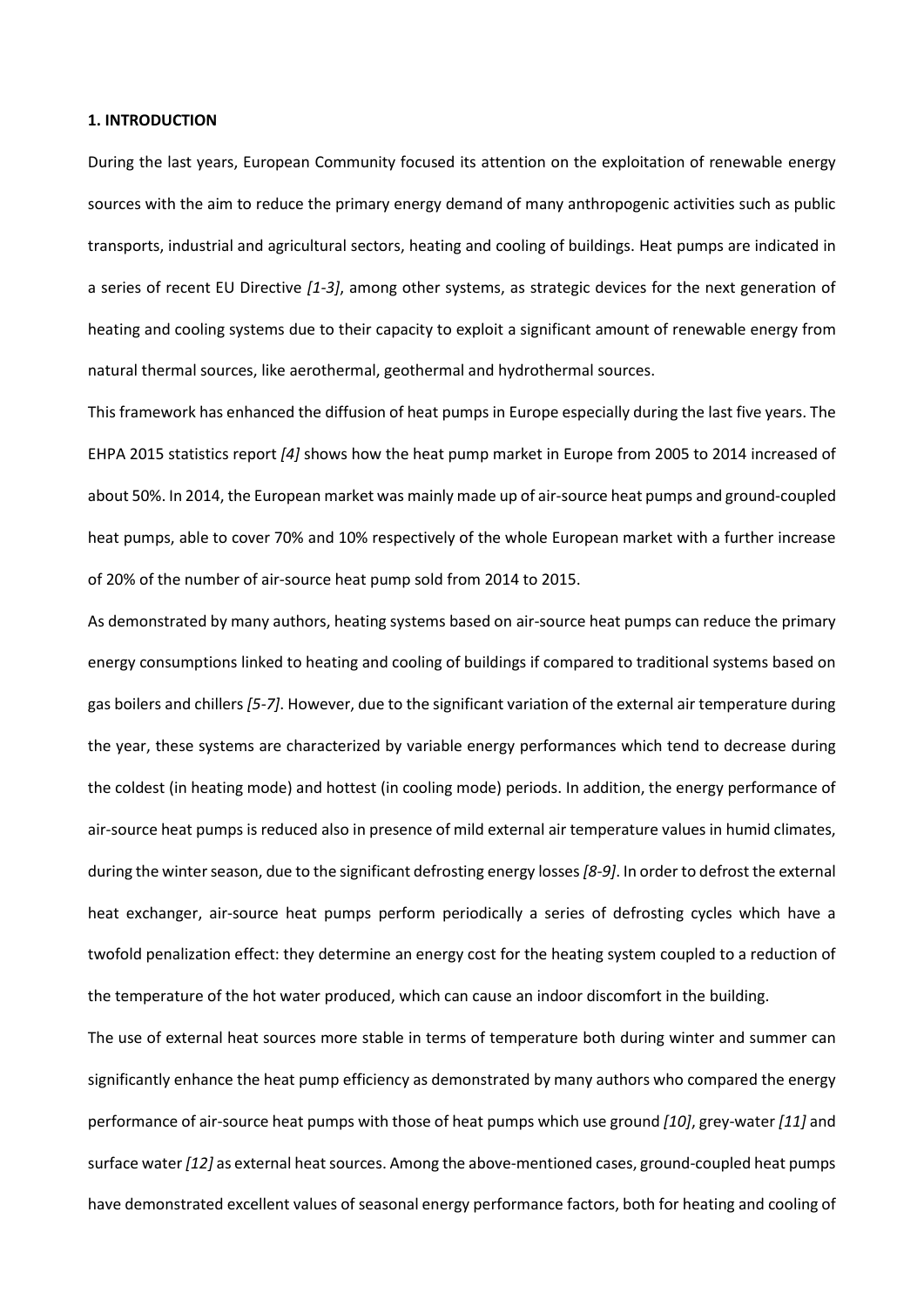buildings, thanks to the thermal stability of the ground *[13]*. However, the diffusion of these systems has been, up to now, limited by the high investment costs linked to the need of a geothermal loop based on a Borehole Heat Exchanger (BHE) field. During the design of a heating and cooling system based on a groundcoupled heat pump, a crucial aspect that must be carefully considered by the designer is the correct sizing of the boreholes field *[14-15]*. In fact, in presence of undersized *BHEs* and/or unbalanced heating and cooling thermal loads the ground temperature tends to decrease (in cold areas) or increase (in hot areas) year by year; this behaviour can penalize the heat pump during its operative life by decreasing its annual energy performance. In order to take into account this aspect, it becomes mandatory to conduct a long-term performance analysis of the boreholes field in order to verify if the ground temperature drift year by year can be considered acceptable for a stable behaviour of the system both in heating and cooling. In many cases, an incorrect sizing of the borehole field, responsible of a progressive reduction of the energy efficiency of the heating and cooling system, has conducted to a replacement of the system after few years from its start-up *[16]*.

To overcome the limits of both air-source (low efficiency) and ground-coupled (high costs) heat pumps, in this paper an innovative double source heat pump (*DSHP*) able to use alternatively two external heatsources, air and ground, is presented. In literature a series of dual-source systems have been already proposed; in many cases, these systems are obtained by coupling a conventional heat pump (i.e. *GCHP*) with an additional system which can be a heat compensator *[16]*, a cooling tower *[17]* or a solar collector *[18-19]*. The dualsource heat pump presented in this paper is different; in this case the heat pump has two external heat exchangers which can be used alternatively in order to exploit heat from ground or air. From a theoretical point of view, this kind of heat pump allows to obtain higher energy performances with respect to the conventional air-source heat pumps, thanks to the use of ground during the coldest winter hours, and it is characterized by lower costs compared to a conventional ground-coupled heat pump, thanks to the reduced size of the BHEs field which needs to be coupled to the heat pump.

In a *DSHP* the switch between air and ground heat sources can be decided in different ways: i) by maximizing the instantaneous energy performance of the system; ii) by maximizing the annual performance of the system; iii) by minimizing the energy costs. In the first case the switch is driven by the instantaneous value of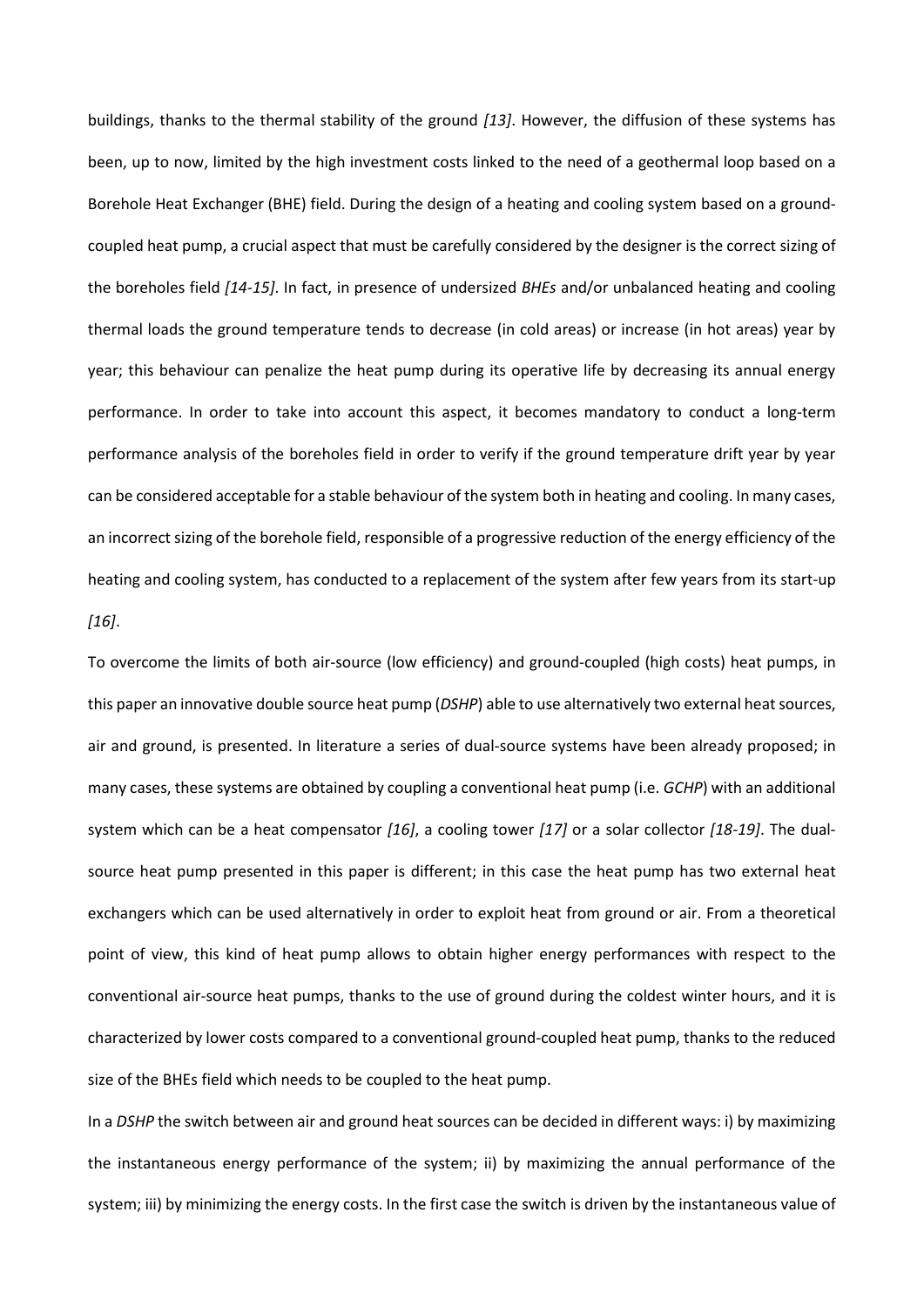the external source temperature (air or ground), while in the second case the switch is decided by taking into account the design heating and cooling building loads together with the penalties linked to the ground temperature variation and the defrost cycles. In the third case the availability of self-produced electric energy (i.e. by means of PV systems) must be taken into account in order to decide which external source has to be used hour by hour.

Up to now, a systematic analysis of the energy performance of *DSHP* units coupled to a building as a function of the size of the BHE and of the switch rules between air and ground is missing. For this reason, in this paper the analysis of the yearly energy performances of a *DSHP* coupled to a residential building is presented by modelling the whole system (i.e. *DSHP*, distribution loop, terminal units and building) with *TRNSYS17 [20]*. The evaluation of the main energy performance indicators is obtained by varying the size of the borehole field coupled to the *DSHP* with the aim to verify if an optimal reduction of the borehole length there exists when air is used as secondary external heat source in a typical climate of North Italy. The seasonal and annual energy performance of the *DSHP* system have been evaluated and compared with those achievable by using the *DSHP* as an air-source heat pump (air-source mode) or as a ground-coupled heat pump (ground-source mode) with the aim to explore in which operative conditions a *DSHP* can be competitive with the conventional monovalent systems based on heat pumps.

# **2. THE CASE STUDY**

In order to assess the energy performances of a *DSHP* for heating and cooling, a single-family residential building located in Bologna (Northern Italy, 44°29′37″ N) has been selected; in this application the heat pump allows to maintain the indoor set-point temperature equal to 20°C and 26°C during heating and cooling season, respectively. The heat pump is the only generator of the heating and cooling system, avoiding the use of back-up systems.

#### **2.1 Building data**

The building is a one-storey single-family house built ten years ago with a net floor area equal to 70  $m<sup>2</sup>$  and composed by four rooms; in [Figure 1](#page-7-0) the floor plan of the building is shown.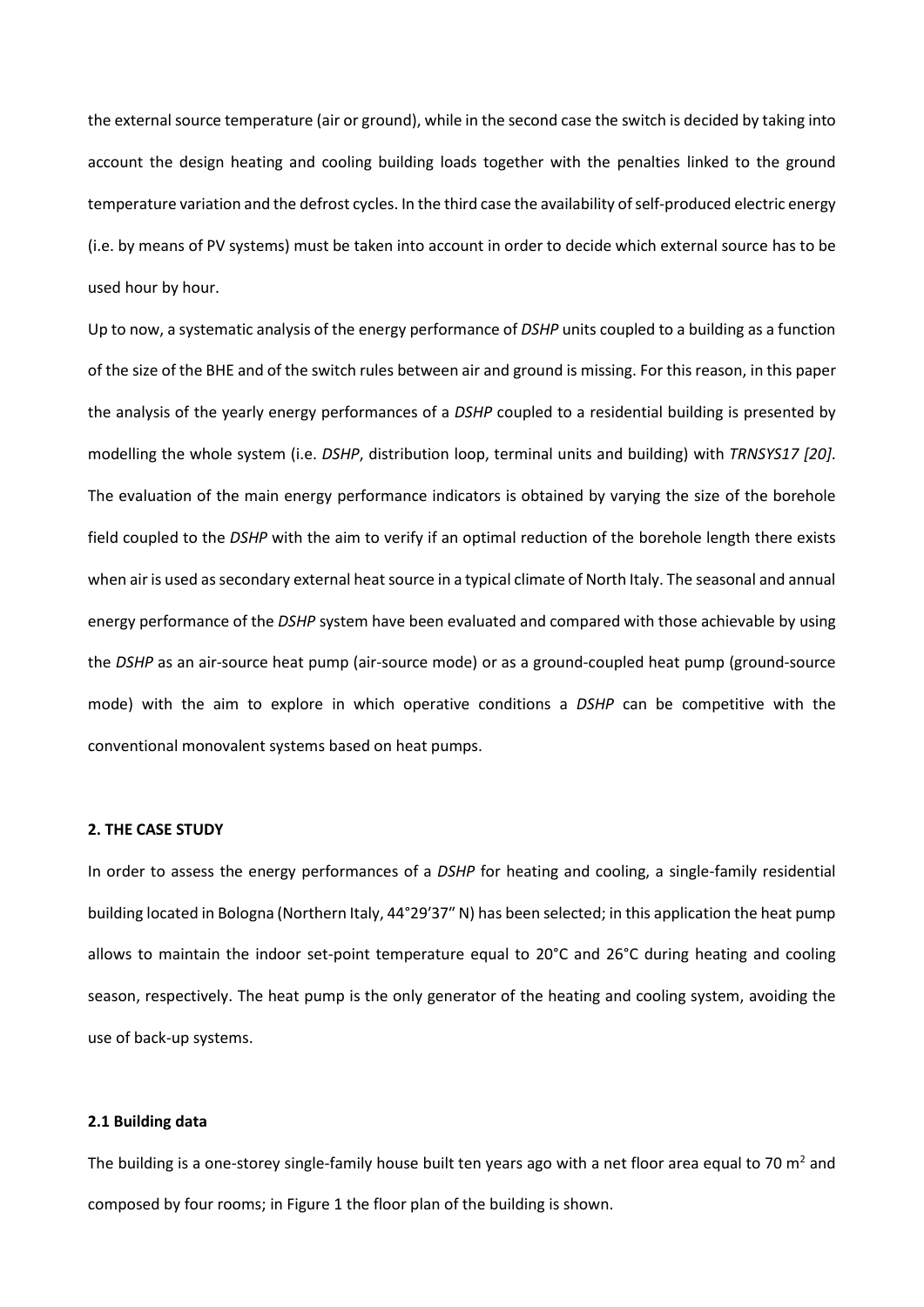The flat is characterized by a net conditioning volume equal to 300 m<sup>3</sup> and a surface to volume ratio *S*/V equal to 0.37 m<sup>-1</sup>. A summary of the main geometrical characteristics of each room (net floor area, external surface area, windows area) is reported in [Table 1.](#page-7-1)



*Figure 1: Floor plan of the one-storey house.*

<span id="page-7-1"></span><span id="page-7-0"></span>

|        |                     | Table 1: Geometrical characteristic of the thermal zones. |                     |                     |
|--------|---------------------|-----------------------------------------------------------|---------------------|---------------------|
|        | Net floor area      | External surface area                                     | Windows area        | Net volume          |
| Zone   | $\lceil m^2 \rceil$ | $\lceil m^2 \rceil$                                       | $\lceil m^2 \rceil$ | $\lceil m^3 \rceil$ |
| Room 1 | 18.6                | 29.9                                                      | 1.8                 | 50.2                |
| Room 2 | 24.8                | 32.9                                                      | 1.8                 | 67.0                |
| Room 3 | 37.2                | 39.0                                                      | 1.8                 | 100.5               |
| Room 4 | 31.0                | 36.0                                                      | 3.2                 | 83.8                |
| Attic  | 113.9               | 107.2                                                     | 0                   | 269.1               |
| Total  | 225.5               | 245.0                                                     | 8.6                 | 570.6               |

The opaque elements of the building envelope are characterized by a good insulation level: the main thermal characteristics of these elements, as well as the windows properties are summarized in [Table 2.](#page-8-0) The *U*-values linked to the main envelope elements highlight that their level of thermal insulation is good even if not optimal; in fact, in some case the *U*-values of the envelope components are larger than the maximum values of the actual Italian transmittance limits, *Ulim*, reported i[n Table 2](#page-8-0) as well.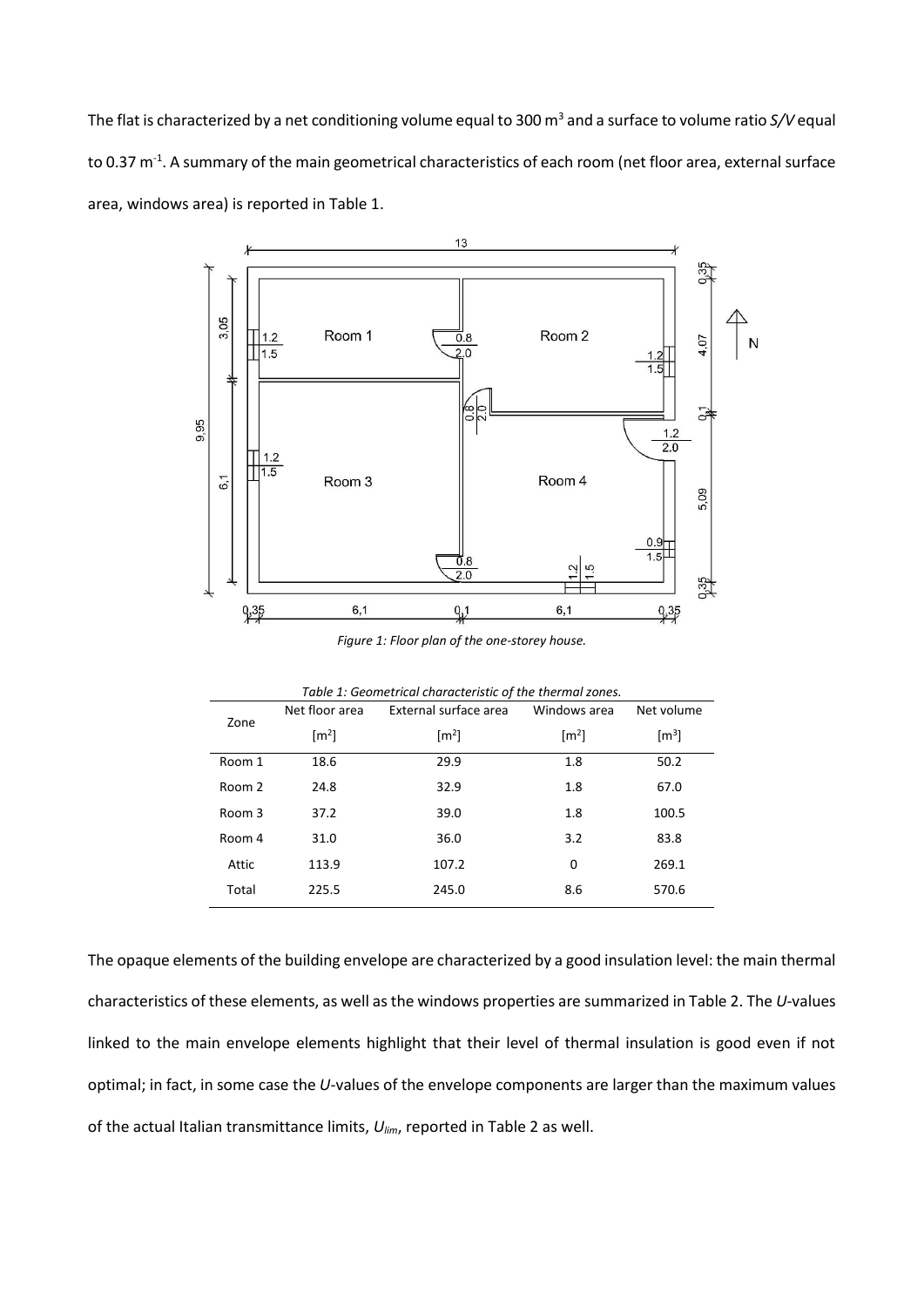The external walls and the slab on grade floor are insulated with 6 cm of thermal insulation ( $\lambda_{ins,f}$  = 0.040 Wm<sup>-</sup> <sup>1</sup>K<sup>-1</sup>), while in the roof 8 cm of polystyrene ( $\lambda_{ins,r}$  = 0.038 Wm<sup>-1</sup>K<sup>-1</sup>) are inserted. Transparent elements consist of a low-emissivity double glass (4/12/4) filled with Argon, with an emissivity value of 0.1 (glass transmittance equal to 1.5 Wm<sup>-2</sup>K<sup>-1</sup>); the frame covers 20% of the total window area and its transmittance is equal to 1.77  $Wm^{-2}K^{-1}$ .

<span id="page-8-0"></span>

| Table 2: U-values of the main building envelope components. |                   |                   |  |  |  |  |  |
|-------------------------------------------------------------|-------------------|-------------------|--|--|--|--|--|
|                                                             | $U$ -value        | $U_{lim}$         |  |  |  |  |  |
| Envelope component                                          | $[Wm^{-2}K^{-1}]$ | $[Wm^{-2}K^{-1}]$ |  |  |  |  |  |
| External wall                                               | 0.38              | 0.30              |  |  |  |  |  |
| Internal wall                                               | 1.79              | 0.80              |  |  |  |  |  |
| Floor                                                       | 0.31              | 0.30              |  |  |  |  |  |
| Roof                                                        | 0.22              | 0.25              |  |  |  |  |  |
| Ceiling                                                     | 1.01              | 0.30              |  |  |  |  |  |
| Window                                                      | 1.77              | 1.80              |  |  |  |  |  |

Thanks to *TRNSYS17* the heating and cooling loads of the building have been calculated and are reported in [Figure 2](#page-9-0) as a function of the external air temperature, following the building energy signature method [21]. The climatic data of the Test Reference Year (*TRY*) defined by METEONORM [22] for Bologna have been used for the dynamic simulation. Following the *TRY* of Bologna, the minimum external air temperature during winter is -7°C (heating season design temperature,  $T_{des,h}$ ); this value has been considered as design temperature for the heat pump sizing during heating operating mode. The maximum external air temperature during summer is 35°C (cooling season design temperature, *Tdes,c*). In [Figure 2](#page-9-0) the heating load of the building (red line) is shown as a function of the external air temperature. In correspondence of the external design temperature (-7°C) the maximum heating load required by the building is equal to 8.6 kW. The building cooling loads have been calculated following the same procedure and the summer building energy signature has been represented in Figure 2 (blue line). It is evident that cooling loads are lower than heating loads (unbalanced loads); more in detail, comparing winter and summer building energy signatures it is evident that the heating design load (8.6 kW) is about 3 times larger than the cooling design load (2.8 kW).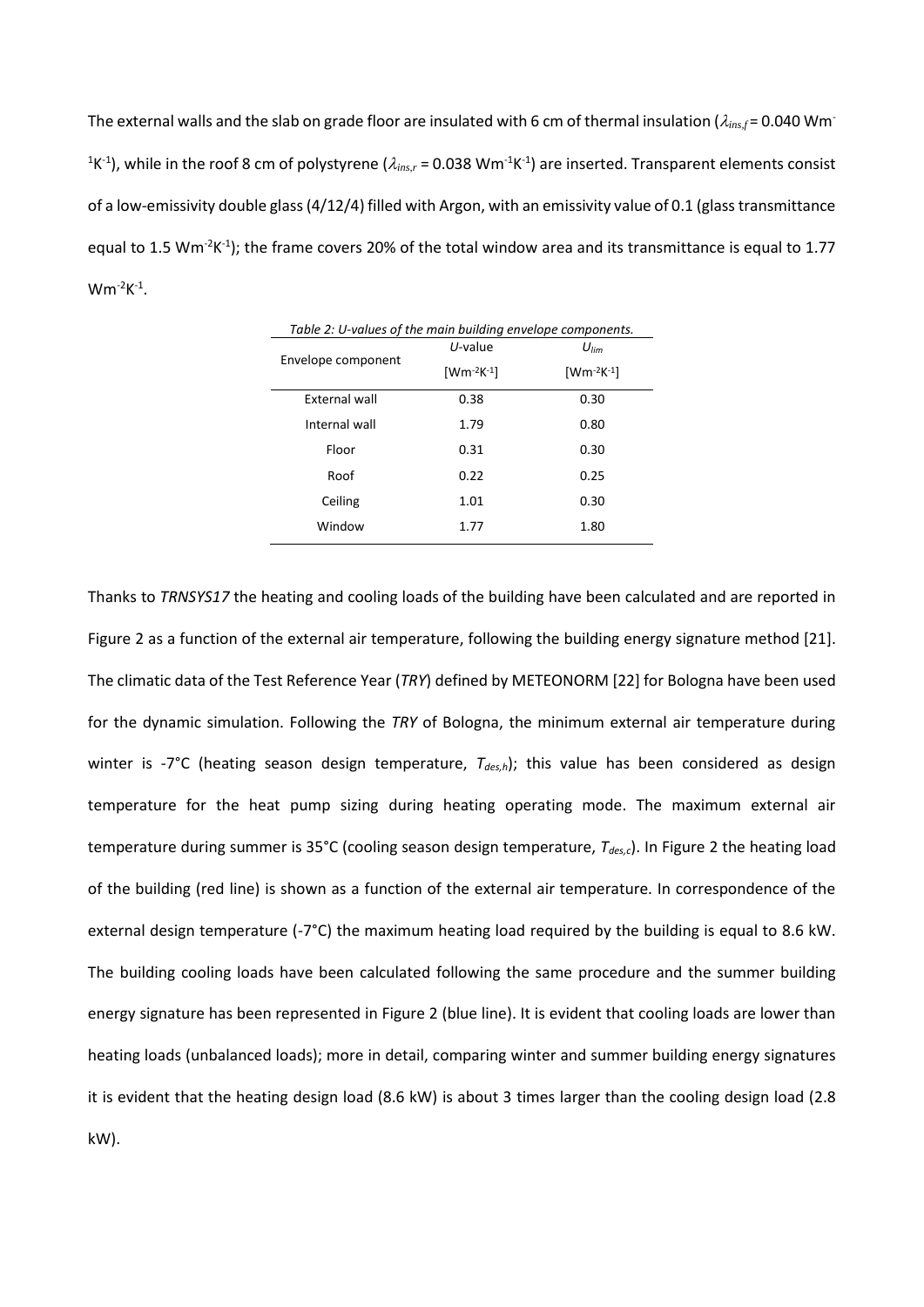

*Figure 2: Building heating and cooling loads as a function of the external air temperature.*

## <span id="page-9-0"></span>**2.2 HVAC system modeling**

The HVAC system is based on an invertible heat pump coupled to four two-pipe fan-coils, one for each room, by means of a two-pipes hydronic loop (single loop). In Table 3 the technical data of the selected 3-speed fan-coils are shown.

| Room 1 and 3<br>$(V_w=315 \text{ lh}^{-1})$                                                      |                                             |                                                                                                        |      | Room 2<br>$(V_w=256 \text{ lh}^{-1})$ |                        |             | Room 4<br>$(V_w=408 \text{ lh}^{-1})$       |                        |             |
|--------------------------------------------------------------------------------------------------|---------------------------------------------|--------------------------------------------------------------------------------------------------------|------|---------------------------------------|------------------------|-------------|---------------------------------------------|------------------------|-------------|
| Fan speed                                                                                        | $V_{air}$ [m <sup>3</sup> h <sup>-1</sup> ] | $P_h$ <sup>2</sup> [W]<br>$P_c$ <sup>1</sup> [W]<br>$V_{\text{air}}$ [m <sup>3</sup> h <sup>-1</sup> ] |      |                                       | $P_c$ <sup>1</sup> [W] | $P_h^2$ [W] | $V_{air}$ [m <sup>3</sup> h <sup>-1</sup> ] | $P_c$ <sup>1</sup> [W] | $P_h^2$ [W] |
| Min                                                                                              | 211                                         | 1740                                                                                                   | 1530 | 178                                   | 1380                   | 1240        | 241                                         | 2260                   | 1780        |
| Med                                                                                              | 271                                         | 2010                                                                                                   | 1810 | 233                                   | 1540                   | 1470        | 341                                         | 2720                   | 2350        |
| Max                                                                                              | 344                                         | 2180                                                                                                   | 2100 | 319                                   | 1730                   | 1770        | 442                                         | 3030                   | 2830        |
| <sup>1</sup> cooling conditions: $T_{w,in}$ =7°C, $\Delta T_{fc}$ = -5 K, $T_{air}$ =26°C RH=60% |                                             |                                                                                                        |      |                                       |                        |             |                                             |                        |             |
| <sup>2</sup> heating conditions: $T_{w,in}$ = 45°C, $\Delta T_{fc}$ = 5 K, $T_{air}$ = 20°C      |                                             |                                                                                                        |      |                                       |                        |             |                                             |                        |             |

*Table 3: Technical data of the 3-speed fan-coils.*

In the hydronic loop is present an inertial water tank (120 litres) able to increase the thermal inertia of the distribution loop with the aim to reduce the number of the on-off cycles performed by the heat pump during the milder part of the heating season and during summer, when the heat pump is called to work under a reduced load, and to stabilize the water temperature at the fan-coil inlet during the heat pump defrost cycles. An innovative inverter-driven Dual-Source Heat Pump (*DSHP*) has been considered as heat generator coupled to the building. The heat pump is designed in order to cover the maximum heating and cooling load of the building without back-up systems (monovalent system). The *DSHP* is able to operate by using as external heat source, alternatively, air or ground.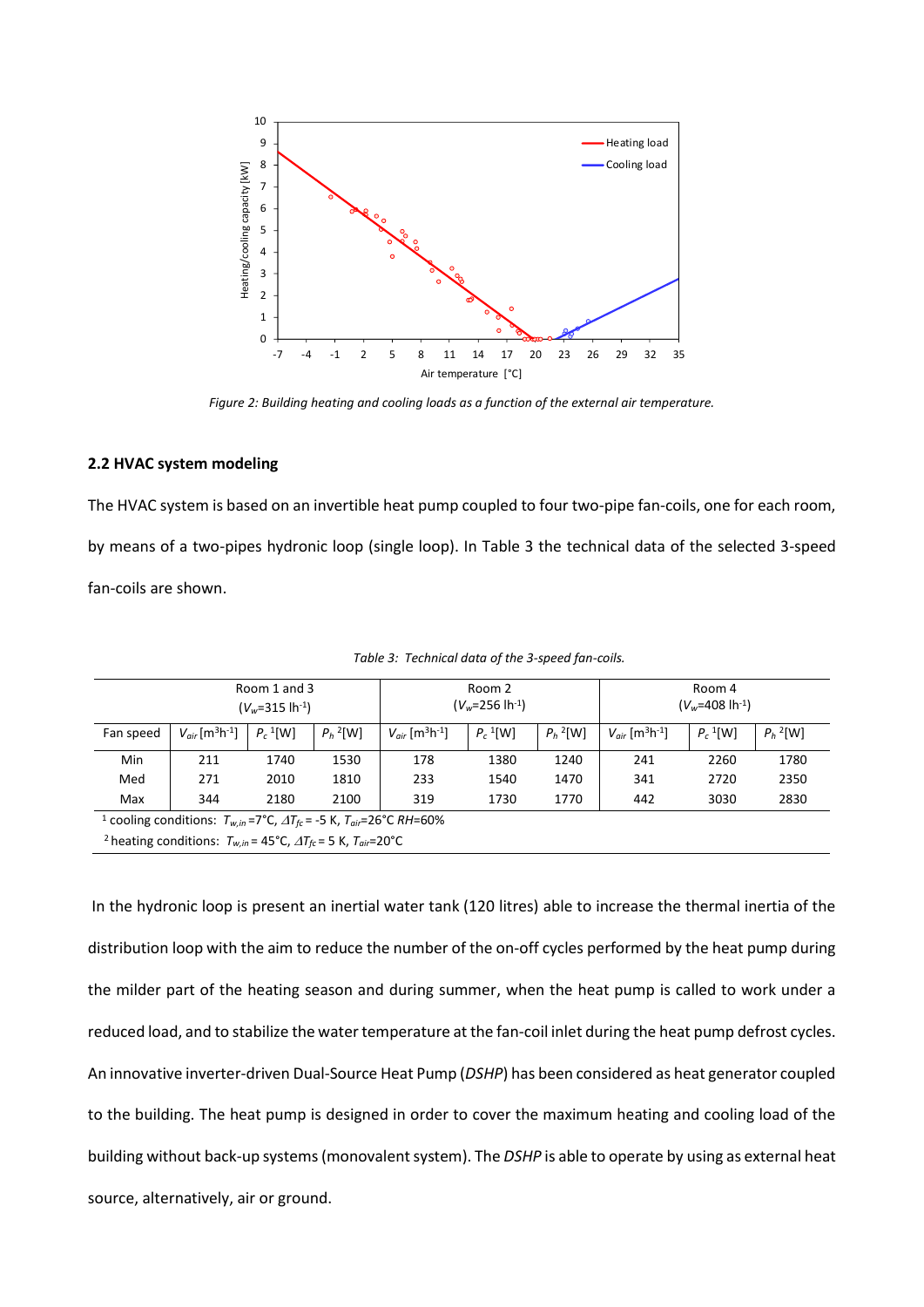#### **2.2.1 Borehole heat exchangers**

In order to use ground as external source the *DSHP* is coupled to a geothermal loop obtained by means of a series of vertical double U-type borehole heat exchangers (*BHE*s), see [Figure 3,](#page-10-0) where brine (mixture of water and propylene glycol at 25%, density of 1038 kgm<sup>-3</sup>, specific heat of 3.714 kJkg<sup>-1</sup>K<sup>-1</sup>) is used as working fluid. The vertical boreholes have a diameter (*D*) of 152 mm; they are composed by a double U-tube made in polyethylene characterized by a thermal resistance (R<sub>pe</sub>) of 0.355 m<sup>2</sup>KW<sup>-1</sup>, in which the gap between the Utube and the ground is filled with sealant mortar (thermal resistance  $(R_b)$  of 1.6 m<sup>2</sup>KW<sup>-1</sup>). The U-tube external diameter (*dext*) is 32 mm and the internal diameter (*dint*) is 26 mm. The half distance between the centre of the borehole and the centre of U-tube (*H*) is 83 mm (see Figure 3).



<span id="page-10-0"></span>*Figure 3: Geometry of the vertical double U-type boreholes.*

In order to evaluate the *BHE* sizing, the thermal characteristics of the soil must be taken into account. In literature values of the thermal power exchanged between the boreholes and the ground range from 30 Wm<sup>-</sup>  $1$  [23] to 50 Wm<sup>-1</sup> [24]. In this case study, the ground is considered composed of one clay, silt and gravel layer, with a thermal conductivity ( $\lambda_g$ ) of 1.97 Wm<sup>-1</sup>K<sup>-1</sup> and a thermal diffusivity ( $\alpha_g$ ) of 8.28 E-07 m<sup>2</sup>s<sup>-1</sup>, characterized by a thermal power exchanged equal to 40  $Wm^{-1}$ . By using this value, it is possible to evaluate that 2 vertical double U-type boreholes, each 105 m long and placed at a distance of 6 m one from the other, are able to match the maximum building heating load.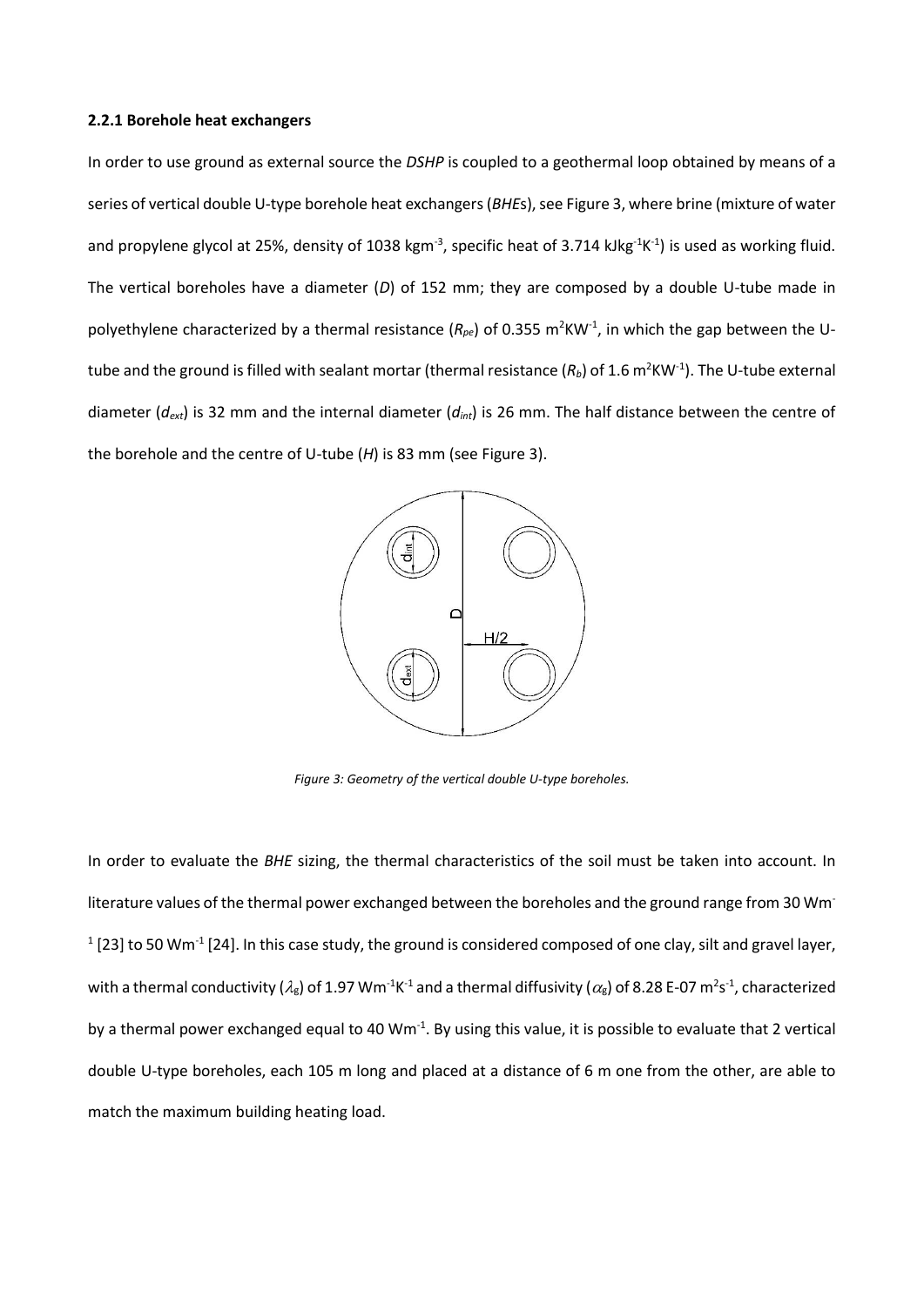#### **2.2.2 The Dual-Source Heat Pump**

In [Figure 4](#page-11-0) the layout of the *DSHP* prototype is shown; the logical scheme of the heat pump is similar to the typical layout of a reversible multi-function heat pump with condensation-heat recovery for domestic hot water production during the summer [25]. In fact, in a multi-function heat pump there are two external heat exchangers which are used, during the summer season, alternatively to discharge heat to the external air or to produce domestic hot water thanks to the condensation heat recovery. The same architecture can be used in order to obtain a *DSHP* able to switch during the whole year from air to ground thanks to two external heat exchangers: a fin-and-tube heat exchanger for the air-source mode and a plate heat exchanger for the ground-coupled mode.

The *DSHP* prototype can work as an inverter-driven air-to-water heat pump (air-source mode) or as an inverter driven brine-to-water heat pump by switching from an external heat exchanger to the other. When the plate heat exchanger is used, the heat pump can be connected to a BHEs field in order to use ground as external source (ground-source mode). This prototype has been developed in the frame of the HEGOS project, funded by the European Community, by modifying a commercial reversible multi-function heat pump with condensation-heat recovery for domestic hot water production (Galletti model HWMC010).

Experimental tests on the dynamic behaviour of the *DSHP* prototype are currently running in the climatic room of the Laboratory of Applied Thermal Engineering of University of Bologna by following the hardwarein-the-loop approach [26].



<span id="page-11-0"></span>*Figure 4: Layout of the DSHP prototype.*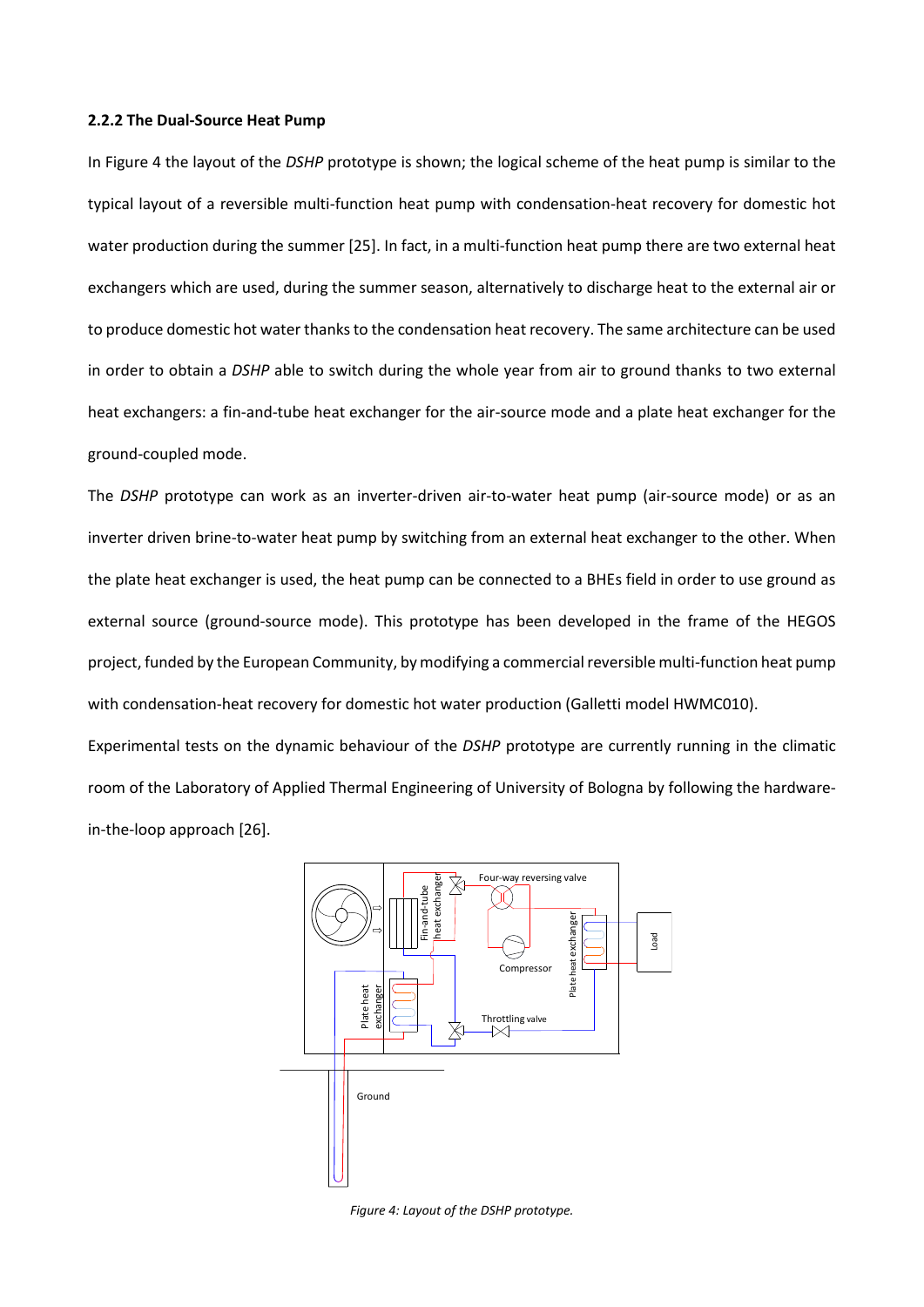A series of experimental tests have been conducted in order to obtain the characteristic curves of this new heat pump. The *DSHP* performance data, evaluated when the unit operates by using air as external source (air-source mode), are reported in [Figure 5,](#page-12-0) while the characteristic curves obtained by using the external plate heat exchanger (ground-source mode) are shown in [Figure 6.](#page-13-0)

The curves reported in Figure 5 and 6 have been obtained by considering the water temperature delivered by the heat pump (*Tw,in*) equal to 45°C for the heating mode and 7°C for the cooling mode. The inverter frequency was varied during tests from 30 Hz to 110 Hz (i.e. the whole frequency range). In Figure 5a the heating capacity and *COP* of the *DSHP* under air-source mode is shown as a function of the external air temperature for three values of frequency (30 Hz, 70 Hz, 110 Hz). In Figure 5b the cooling capacity and *EER* of the *DSHP* under air-source mode is reported as a function of the external air temperature for the same values of frequency considered in Figure 5a.

By comparing Figure 5 with Figure 2 it is evident that the *DSHP* under air-source mode is able to cover the maximum heating load (8.6 kW at -7°C) of the building; on the contrary, the *DSHP* is strongly oversized during summer with respect to the building maximum cooling load (5.4 kW vs 2.8 kW at 35°C).



<span id="page-12-0"></span>*Figure 5: (a) Heating capacity and COP (b) Cooling capacity and EER of the DSHP (air-source mode) as a function of the external air temperature for three values of frequency (30 Hz, 70 Hz, 110 Hz).*

I[n Figure 6](#page-13-0) the characteristic curves of the *DSHP* operating in ground-source mode are reported as a function of the brine temperature at the inlet of the heat pump (*Tb,in*) and of the inverter frequency. The heating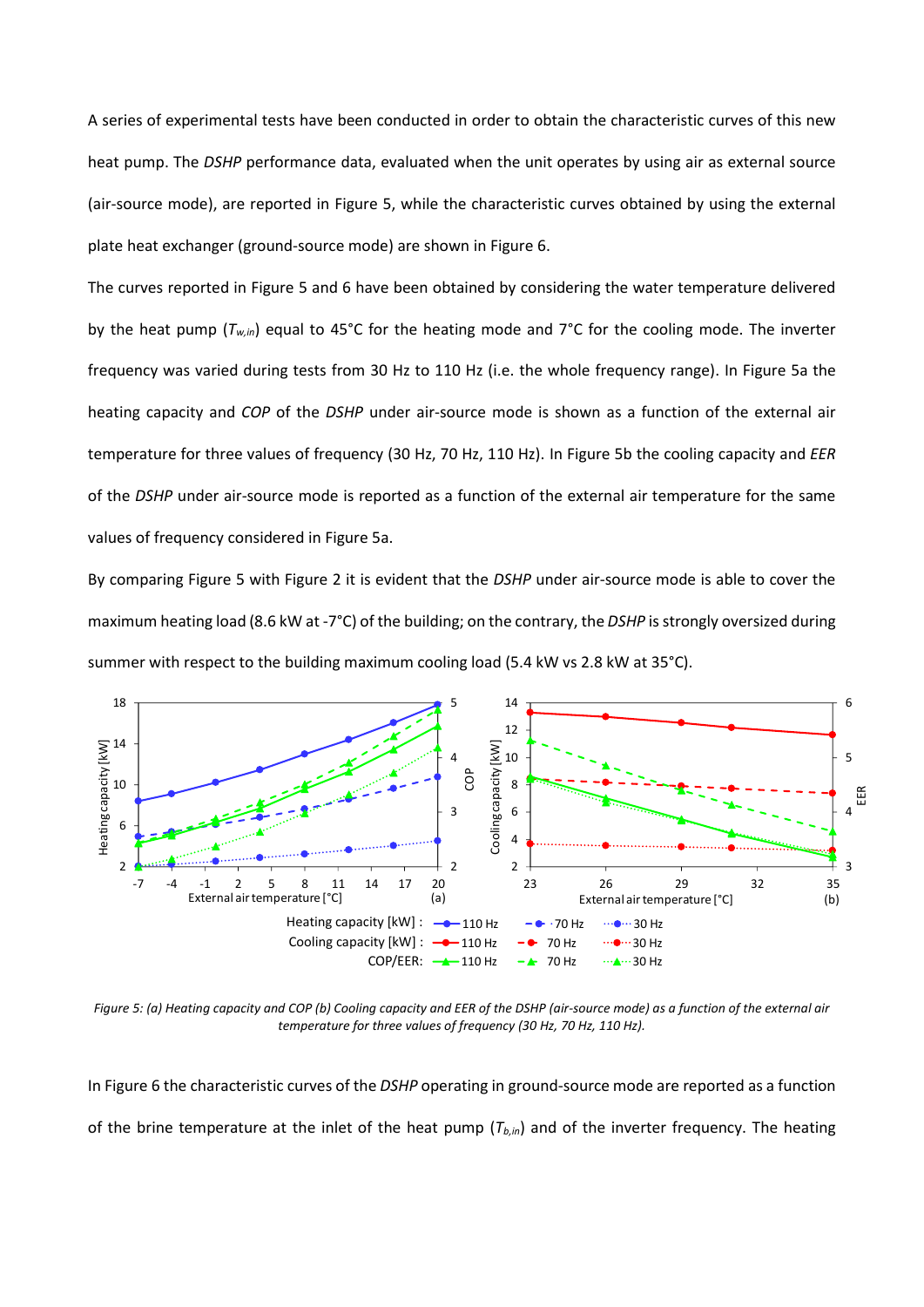capacity and *COP* are reported in [Figure 6a](#page-13-0) and the cooling capacity and *EER* are reported in [Figure 6b](#page-13-0), respectively.



<span id="page-13-0"></span>*Figure 6: (a) Heating capacity and COP (b) Cooling capacity and EER of the DSHP (ground-source mode) as a function of the brine temperature at the inlet of the heat pump for three values of frequency (30 Hz, 70 Hz, 110 Hz).*

Operating with the external plate heat exchanger the *DSHP* prototype is able to cover the maximum heating load of the building (11.7 kW at 5°C of brine at the inlet of the plate heat exchanger) and it is strongly oversized in summer (13.5 kW vs 2.8 kW, see Section 2.1).

By comparing Figure 5 and Figure 6 it is evident that when the *DSHP* operates by using the external air heat exchanger (air-source mode) the heat pump energy performance strongly depends on the value assumed by the external air temperature (*Text*). On the contrary, when the *DSHP* operates by using the external plate heat exchanger with brine (ground-source mode) the cooling and heating performances are weakly dependent on the external air temperature, since the heat pump energy performance are only influenced by the ground temperature  $(T_q)$  which depends on the size of BHEs field coupled to the heat pump.

#### **2.2.3 Heat pump control**

The DSHP is an inverter driven unit able to modulate the delivered thermal power by modifying the compressor rotating speed according to the inverter effective frequency. The heat pump control strategy is based on a PI controller which uses the supply water temperature *Tw,out* as monitoring variable. The set-point value of the supply water temperature has been set in heating mode to 45°C and to 7°C in cooling mode.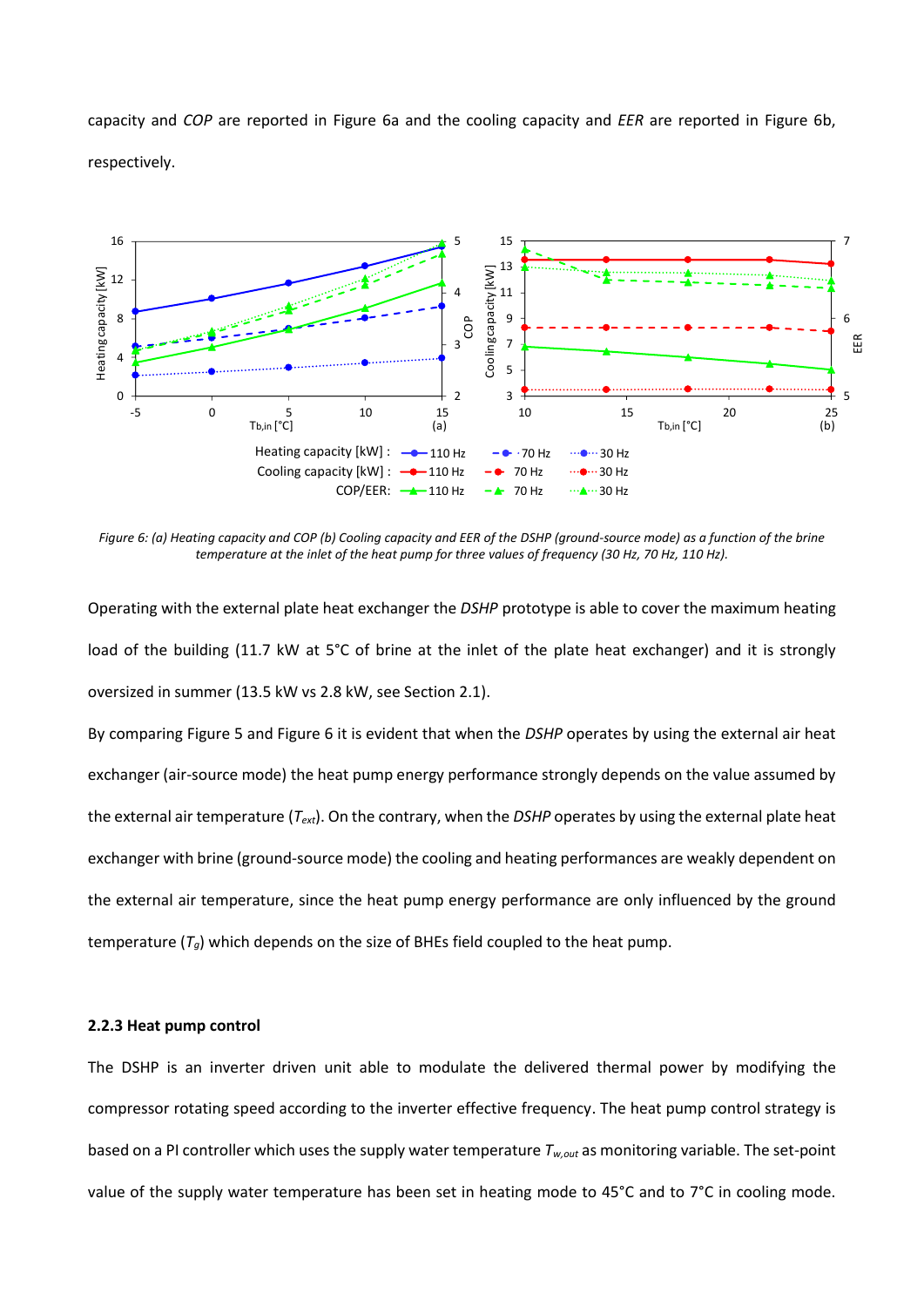When the inverter operates at the minimum frequency no further modulation of the delivered thermal power is possible; in this case, an on-off control logic characterized by a hysteresis cycle is followed by the heat pump. The on-off control strategy is based on a dead band of 5 K centred on the set-point value (45°C in winter and 7°C in summer). The on-off logic maintains the inverter at the minimum frequency until the supply water temperature is higher than 47.5°C (in winter) or lower than 4.5°C (in summer); when these limit values are overcame, the heat pump is switched off. Then, the heat pump is switched on when the supply water temperature decreases below 42.5°C (in winter) or above 9.5°C (in summer). In Figure 7 the hysteresis cycles of the on-off control logic followed by the *DSHP* when the inverter minimum frequency is reached are shown both for winter (Figure 7a) and summer (Figure 7b).



*Figure 7: Hysteresis cycles of the DSHP on-off controller at the minimum inverter frequency; (a) heating season, (b) cooling season.*

In addition to the conventional control rules described before, the *DSHP* needs specific control rules in order to select the external heat exchanger called to work. Different rules can be followed to switch from air-source to ground-source. In this paper the switch between the air heat exchanger and the brine heat exchanger is decided on the basis of the value assumed by the external air temperature. When the external air temperature is lower than the switch temperature (*Tswitch*), a fixed value of temperature which can be selected by the designer, the *DSHP* changes its operating mode from air to ground-source mode. On the contrary, when the external air temperature is larger than the switch temperature (*Tswitch*) the *DSHP* switches from ground to air-source mode. In the next Sections, thanks to a series of numerical simulations, the value of *Tswitch* which maximizes the annual energy performance of the whole system is determined.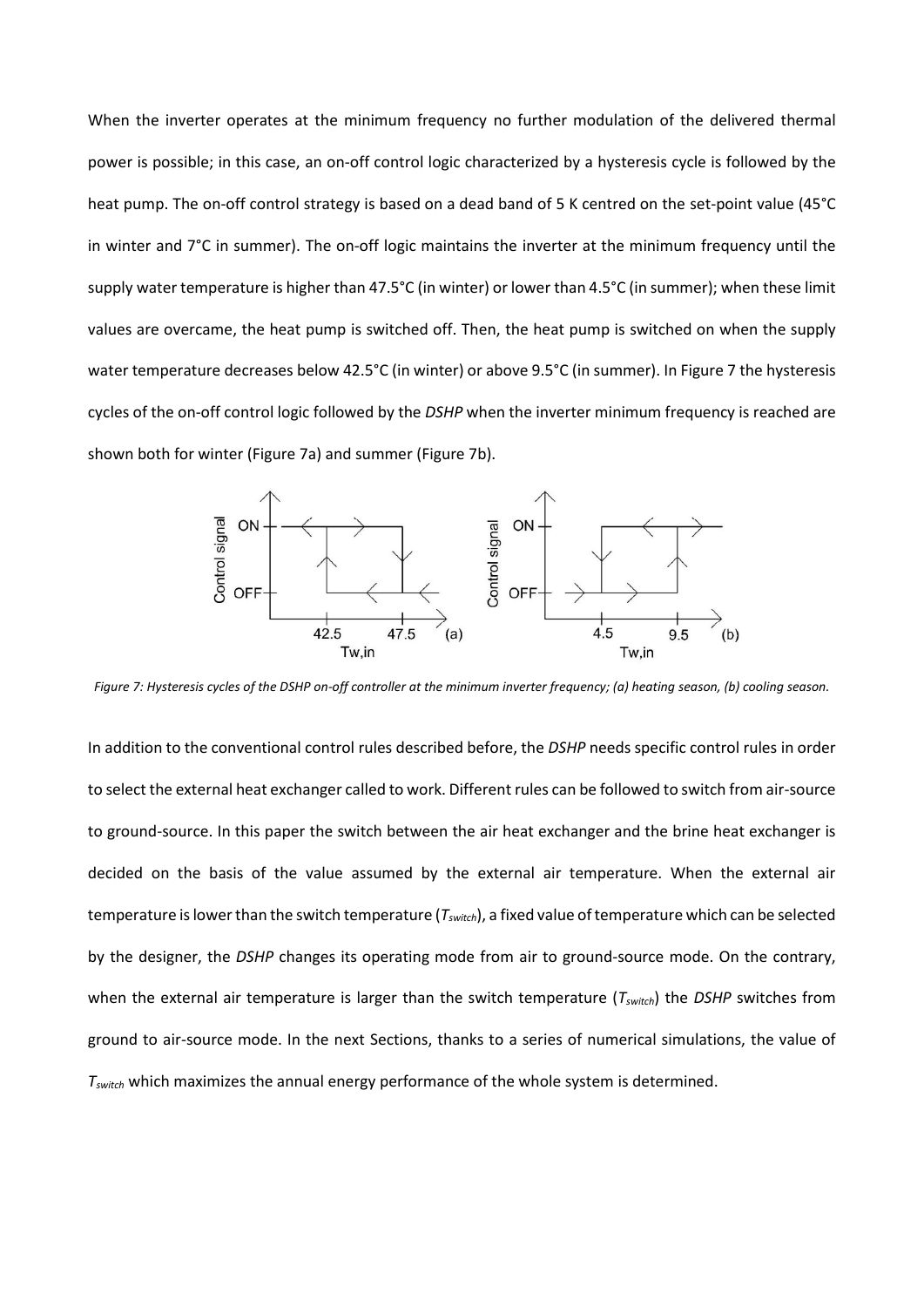#### **3. DYNAMIC SIMULATION**

The seasonal and annual energy performance of the *HVAC* system described in the previous Section have been evaluated by using the dynamic simulation software *TRNSYS17*. The dynamic model of the inverter driven *DSHP* has been obtained by customizing the standard Types for heat pumps included in the *TRNSYS* library by introducing the specific characteristic curves of the *DSHP* shown previously (Figure 5 and 6). In [Figure 8](#page-15-0) the *TRNSYS17* model of the whole system is shown. The model is composed by: (i) the building; (ii) the hydronic loop which connects the heat generator to the terminal units (i.e. fan-coils); (iii) the air-source side of the *DSHP*, in which the most important elements are the PID controller for the heat pump inverter and the lookup table containing the values of heating power, *COP*, cooling power and *EER* derived by the experimental tests for different heat pump operating conditions; (iv) the ground-source side of the *DSHP*, similar to the previous one but with the addition of the standard *TRNSYS* Type which simulates the behaviour of the *BHE*s. In this Type the physical properties of the ground and of the fluid flowing within the heat exchangers (i.e. brine), the number, the length and the distance among the boreholes are introduced.

The *TRNSYS* model shown in Figure 8 can be used in order to model two sub-cases in which the *DSHP* is forced to operate as a conventional heat pump by using only one of the two external heat exchangers. In this way the *DSHP* is transformed in a conventional inverter driven air-source heat pump (air-source mode) or in a classical inverter-driven ground-coupled heat pump (ground-source mode).



<span id="page-15-0"></span>*Figure 8: TRNSYS layout of the HVAC system based on DSHP.*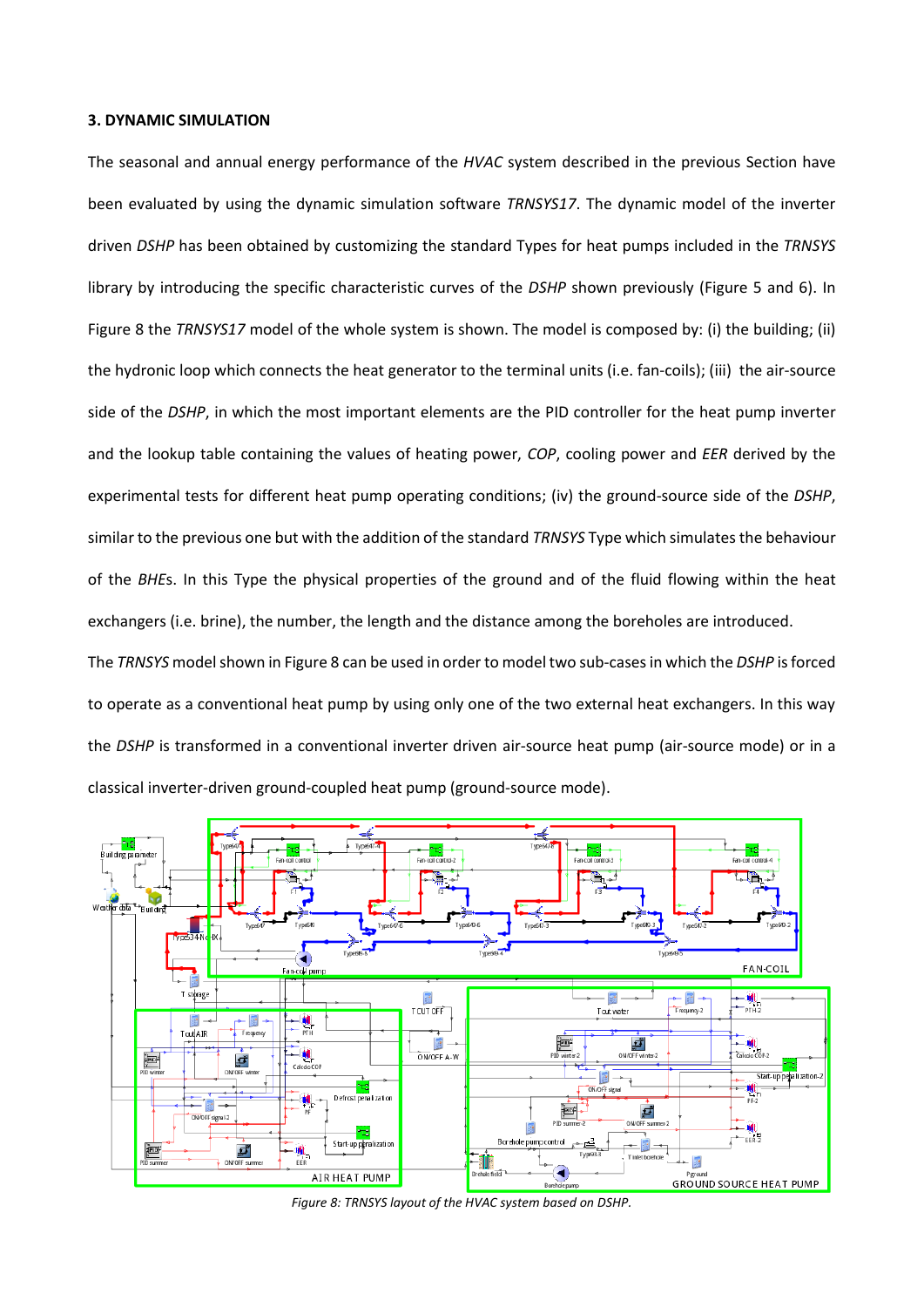The main key performance indicators used to compute the seasonal and the annual energy performance of the system are the Seasonal Coefficient of Performance (*SCOP*) for the heating season, the Seasonal Energy Efficiency Ratio (*SEER*) for the cooling season and the Annual Performance Factor (*APF*), a global parameter able to represent the annual energy performance of the system. The definition of these parameters is the following:

$$
\begin{cases}\nSCOP = \frac{\sum_{i=0}^{t_{heating}} Q_{h,i}}{\sum_{i=0}^{t_{heating}} W_i} \\
SEER = \frac{\sum_{i=0}^{t_{cooling}} Q_{c,i}}{\sum_{i=0}^{t_{cooling}} W_i} \\
APF = \frac{\sum_{i=0}^{8760} {}^{h} (Q_{h,i} + Q_{c,i})}{\sum_{i=0}^{8760} {}^{h} W_i}\n\end{cases}
$$
\n(1)

where S*COP* is defined as the ratio between the thermal energy delivered by the heat pump during the winter season (*th*) and the total electric energy consumption of the heat pump during the same period: *Qh,i* represents the thermal energy delivered to the building during the *i*-th hour by the heat pump and *Wi*stands for the total electric energy consumption of the heat pump during the same hour. Similarly, *SEER* is obtained as the ratio between the cooling energy delivered by the heat pump and the total electric energy consumption of the heat pump during the summer season. *Qc,i* and *Wi* represent the cooling energy supplied by the heat pump and the electrical energy input during the *i*-th hour, respectively. Finally, *APF* is defined as the ratio between the thermal/cooling energy delivered by the heat pump during both winter and summer season and the total electric energy consumption of the heat pump during the whole year. In presence of the *BHEs* field the electric energy demand of the geothermal loop circulating pumps (electrical power input  $\Pi_p$  equal to 33 W) is taken into account for the seasonal and annual performance factors calculation.

# **3.1 Validation of the TRNSYS model for BHEs field long-term evaluation**

Before to start with the numerical simulation of the three heat pump configurations described before, a verification of the long-term results obtained by using the standard *TRNSYS* type for the *BHE*s modeling have been made by comparing the *TRNSYS* results with those obtained by using a *MATLAB* code based on the *gfunction method* [15], following the procedure proposed by Naldi et al. [27]. The *g-function method* is considered the most accurate method to obtain a good prediction of the time evolution of the mean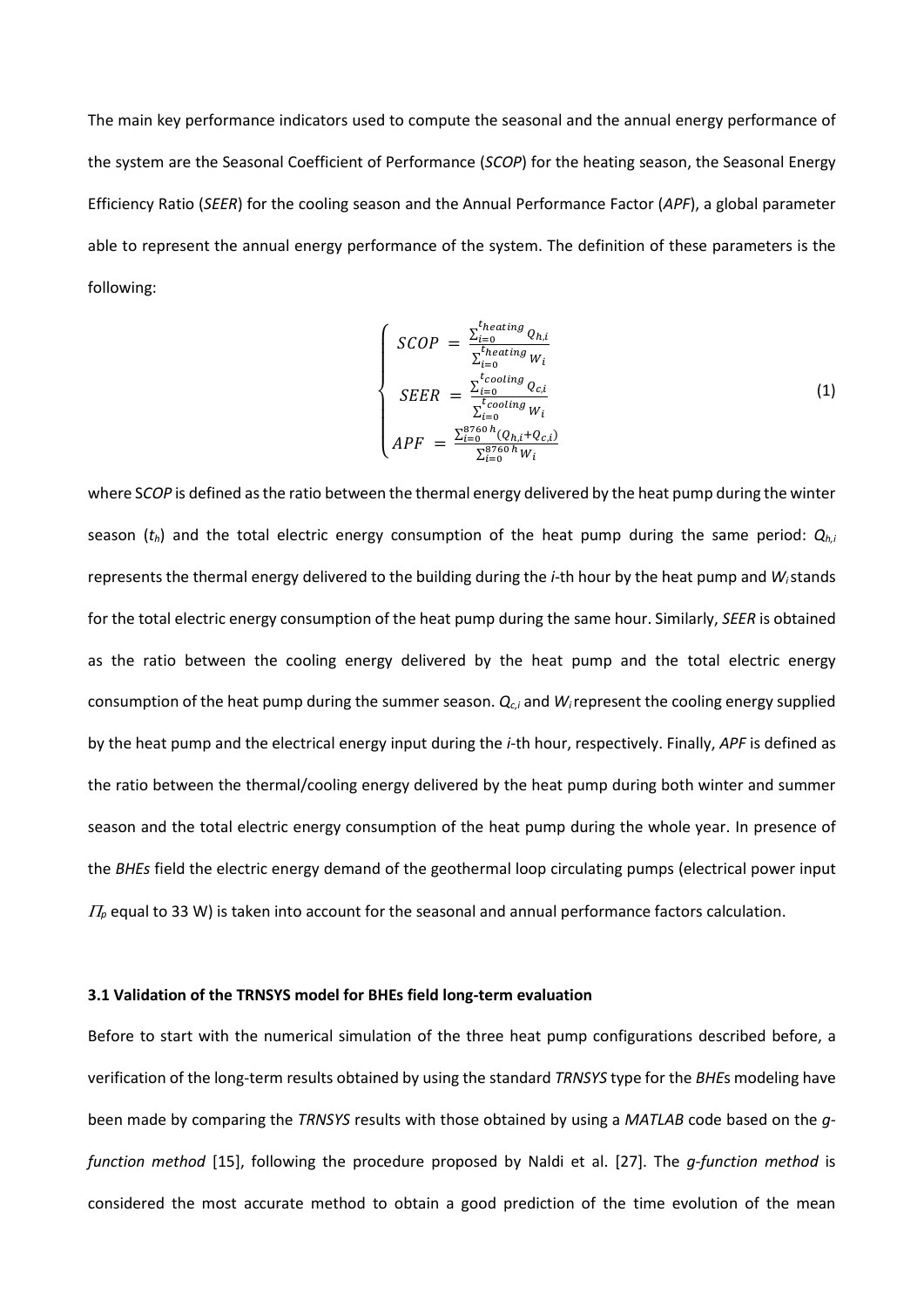temperature at the interface between the borehole and the ground for a single borehole heat exchanger. The effects of other boreholes are evaluated by employing the superposition of effects in space. The values of the brine temperature incoming to the heat pump from the boreholes field  $(T_{b,in})$  and the heat pump performance over 15 years, obtained by means of the *TRNSYS* models, have been compared with those obtained by using a *MATLAB* script based on the procedure described in [27].

Different cases have been considered in this validation process by considering the borehole field composed by: 1) 2 boreholes 105 m long (*L0*), 2) 2 boreholes 75 m long (0.7 *L0*) and 3) 1 borehole 105 m long (0.5 *L0*).



<span id="page-17-0"></span>*Figure 9: Comparison between the brine temperature at the heat pump inlet (Tb,in) obtained by using TRNSYS and MATLAB [27] during the 7th year of simulation: (case 1) BHE field having a total length of L<sup>0</sup> (=2x105m) (case 2) BHE field having a total length of 0.7 L<sup>0</sup> (=2x75m) (case 3) BHE field having a total length of 0.5 L<sup>0</sup> (=1x105m).*

In [Figure 9](#page-17-0) the comparison between the values of inlet brine temperature at the heat pump during the  $7<sup>th</sup>$ year of simulation obtained by using *TRNSYS* and the *MATLAB* script based on the *g-functions* is shown for the three cases considered. It is possible to see that the results obtained with *TRNSYS* are in good agreement with those obtained with the most accurate method based on the *g-functions*.

The average difference between the brine temperature at the outlet of the borehole field obtained with *TRNSYS* and *MATLAB* for the case of a total length of the *BHE*s equal to *L<sup>0</sup>* (=2 x105 m, Figure 9 Case 1) is less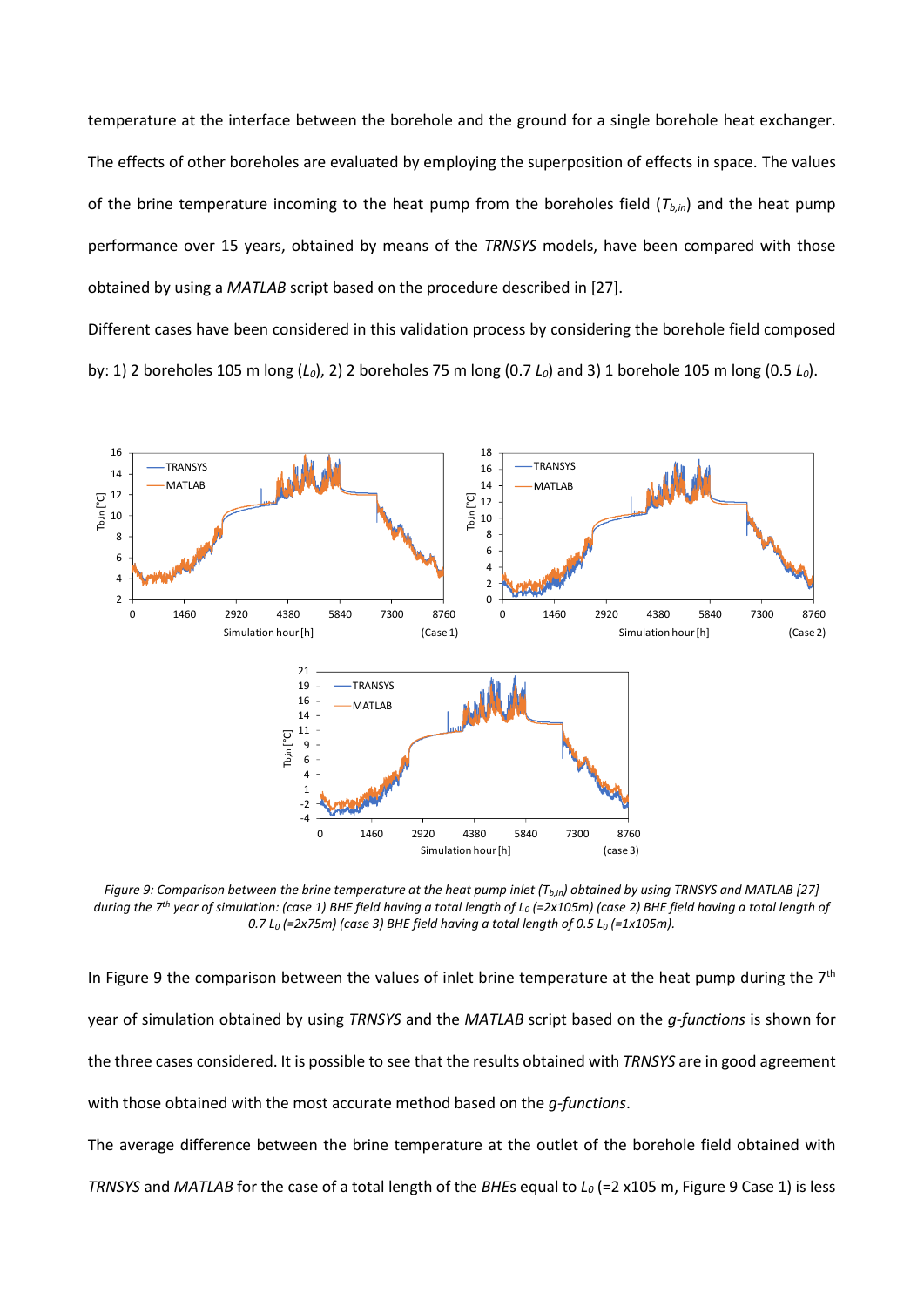than 0.3°C; in the case of a length of the *BHE*s equal to 0.7 *L<sup>0</sup>* (=2 x 75 m, Figure 9 Case2) the average difference is less than 0.5°C and for a length of 0.5 *L<sup>0</sup>* (=1x105 m, Figure 9 Case3) the difference is lower than 0.8°C. In order to evaluate the impact of these variations in terms of brine temperature on the main energy performance indicators introduced by Eq.(1) in [Table 4,](#page-18-0) 5 and 6 the values of *SCOP*, *SEER* and *APF* obtained by considering the *DSHP* operating in ground-source mode during the whole year are shown.

The values of *SCOP, SEER* and *APF* reported in Table 4, 5 and 6 are obtained by ignoring the start-up penalization and the energy consumption of the auxiliary pumps of the geothermal loop because the *MATLAB* script based on the procedure described in [27] does not take into account these parameters.

<span id="page-18-0"></span>

| rabic 4. Companson of seasonarana annual performance for a brits field huving a total length equal to the l-zx103m |               |               |                          |               |               |                          |               |               |                          |  |
|--------------------------------------------------------------------------------------------------------------------|---------------|---------------|--------------------------|---------------|---------------|--------------------------|---------------|---------------|--------------------------|--|
|                                                                                                                    |               | <b>SCOP</b>   |                          |               | <b>SEER</b>   |                          |               | <b>APF</b>    |                          |  |
| Year of<br>simulation                                                                                              | <b>TRNSYS</b> | <b>MATLAB</b> | <b>Difference</b><br>[%] | <b>TRNSYS</b> | <b>MATLAB</b> | <b>Difference</b><br>[%] | <b>TRNSYS</b> | <b>MATLAB</b> | <b>Difference</b><br>[%] |  |
| $1st$ vear                                                                                                         | 3.73          | 3.96          | $-6.0$                   | 5.24          | 5.59          | $-6.7$                   | 3.81          | 4.04          | $-6.0$                   |  |
| 5 <sup>th</sup> year                                                                                               | 3.63          | 3.84          | $-5.8$                   | 5.24          | 5.59          | $-6.7$                   | 3.72          | 3.93          | $-5.9$                   |  |
| 15 <sup>th</sup> year                                                                                              | 3.61          | 3.81          | $-5.5$                   | 5.24          | 5.59          | $-6.7$                   | 3.70          | 3.90          | $-5.6$                   |  |

*Table 4: Comparison of seasonal and annual performance for a BHEs field having a total length equal to L<sup>0</sup> (=2x105m)*

*Table 5: Comparison of seasonal and annual performance for a BHEs field having a total length equal to 0.7 L<sup>0</sup> (=2x75m)*

| Year of    |               | <b>SCOP</b>   |            | <b>SEER</b>   |               |            | APF           |               |            |
|------------|---------------|---------------|------------|---------------|---------------|------------|---------------|---------------|------------|
| simulation | <b>TRNSYS</b> | <b>MATLAB</b> | Difference | <b>TRNSYS</b> | <b>MATLAB</b> | Difference | <b>TRNSYS</b> | <b>MATLAB</b> | Difference |
|            |               |               | [%]        |               |               | $[\%]$     |               |               | [%]        |
| 1st year   | 3.49          | 3.70          | $-6.2$     | 5.24          | 5.59          | $-6.7$     | 3.58          | 3.80          | $-6.3$     |
| 5th year   | 3.38          | 3.58          | $-6.0$     | 5.24          | 5.59          | $-6.7$     | 3.47          | 3.68          | $-6.1$     |
| 15th year  | 3.36          | 3.55          | $-5.7$     | 5.24          | 5.59          | $-6.7$     | 3.45          | 3.65          | $-5.7$     |

*Table 6: Comparison of seasonal and annual performance for a BHEs field having a total length equal to 0.5 L<sup>0</sup> (=1x105m)*

| Year of               | <b>SCOP</b>   |               |                   | <b>SEER</b>   |               |                                                                                                                                                                                                                      | <b>APF</b>    |               |                   |
|-----------------------|---------------|---------------|-------------------|---------------|---------------|----------------------------------------------------------------------------------------------------------------------------------------------------------------------------------------------------------------------|---------------|---------------|-------------------|
| simulation            | <b>TRNSYS</b> | <b>MATLAB</b> | <b>Difference</b> | <b>TRNSYS</b> | <b>MATLAB</b> | <b>Difference</b>                                                                                                                                                                                                    | <b>TRNSYS</b> | <b>MATLAB</b> | <b>Difference</b> |
|                       |               |               | [%]               |               |               | $[%] % \begin{center} \includegraphics[width=0.3\textwidth]{images/Trigers.png} \end{center} % \vspace*{-1em} \caption{The figure shows the results of the estimators in the left and right.} \label{fig:Trigers} %$ |               |               | [%]               |
| $1st$ year            | 3.20          | 3.43          | $-7.2$            | 5.25          | 5.60          | $-6.7$                                                                                                                                                                                                               | 3.29          | 3.53          | $-7.2$            |
| 5 <sup>th</sup> year  | 3.12          | 3.34          | $-6.9$            | 5.24          | 5.60          | $-6.7$                                                                                                                                                                                                               | 3.22          | 3.44          | $-6.9$            |
| 15 <sup>th</sup> year | 3.11          | 3.32          | $-6.6$            | 5.24          | 5.60          | $-6.7$                                                                                                                                                                                                               | 3.21          | 3.42          | $-6.6$            |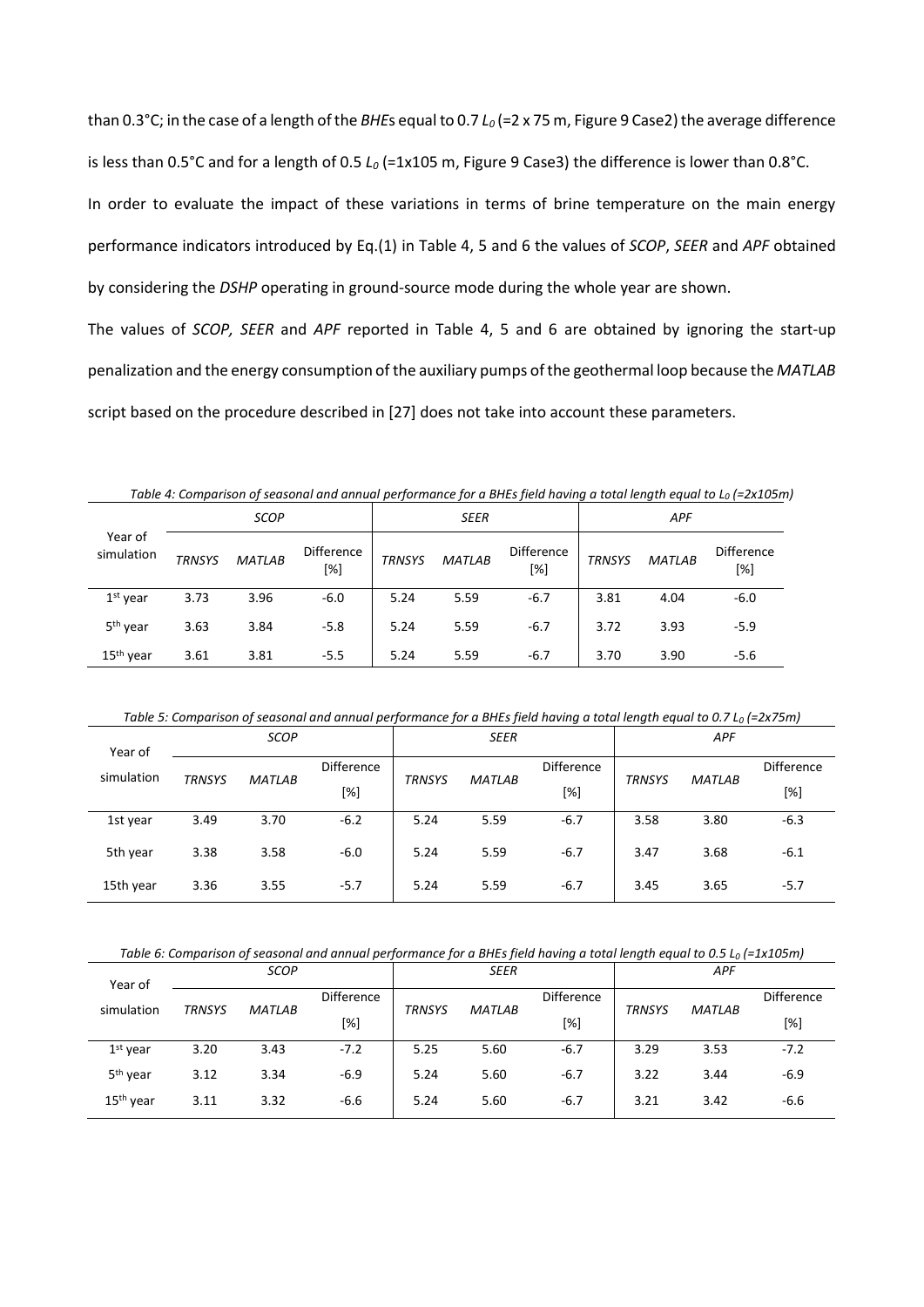For all cases the values of the energy performance indicators obtained by means of the *MATLAB* script are larger than those obtained with *TRNSYS*; the maximum difference between the two approaches is less than 7.2%. It is possible to conclude that the results obtained with *TRNSYS* are in a very good agreement with those obtained by using a more accurate method for the long-term analysis of the behaviour of the *BHEs* field. As a consequence, the *TRNSYS* model of the vertical *BHEs* field can be used in order to study the short and long-term effects of the variation of the borehole length on the energy performance of the *DSHP*.

#### **4. DISCUSSION OF THE RESULTS**

In this Section the main numerical results obtained by means of the *TRNSYS* dynamic simulations are shown and discussed in detail. Three case studies are considered: (i) *HVAC* system based on a *DSHP* operating in airsource mode (Case A); (ii) *HVAC* system based on a *DSHP* operating in ground-source mode (Case B); (iii) *HVAC* system based on a *DSHP* (Case C). In this way the results of the dynamic simulations can be used in order to understand in which conditions a *DSHP* can be a suitable alternative to the conventional air- or ground-source heat pumps. More in detail, yearly and long-term (over 15 years) simulations have been carried out for each case analysed.

In Case A (air-source mode) the simulations have been carried out by considering the *DSHP* operating only with the external fin-and-tube heat exchanger during the whole year. In this way the *DSHP* works like a traditional inverter-driven air-to-water heat pump. The calculation takes into account both on-off cycling losses [28] and defrost cycles penalization [29]. The start-up-time penalty degradation effect has been implemented directly in the *TRNSYS* model by using a series of experimental values obtained during the dynamic tests on the *DSHP* prototype. More in detail, based on these experimental observations, the model considers during the start-up phase the *COP* of the heat pump reduced of 28-31% with respect to its nominal value for the first 216 seconds when the heat pump is switched on.

In addition, defrost penalization effect is taken into account in the dynamic model of the heat pump. The calculation of the defrost energy losses is based on the simplified model proposed by Vocale at al. [9]; during the initial stand-by period of a defrost cycle (30 seconds), the reversing valve of the heat pump is activated and the fan of the outdoor coil is stopped. After this period, the heat pump operates following the cooling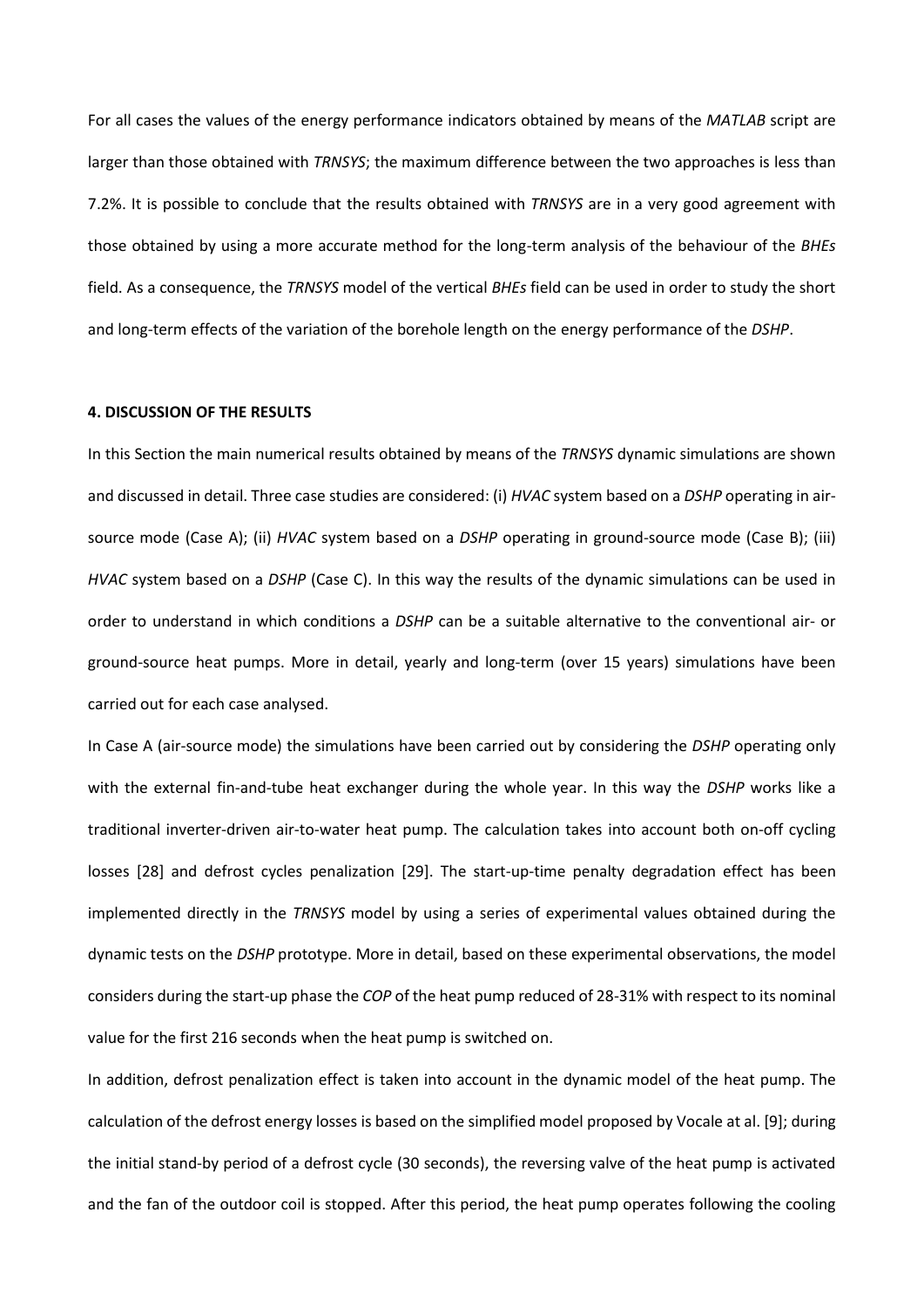cycle. On the basis ofthe experimental measures made on the *DSHP*, when the heat pump operates in reverse mode the thermal power supplied to the outdoor heat exchanger is equal to 11.4 kW and the unit works with an *EER* equal to 6. A typical defrost cycle runs for 360 seconds; after this period, the frost thermostat opens the circuit, then the defrost cycle stops, the four-way valve reverses and the unit returns to the heating cycle after a second stand-by period equal to 30 seconds.

In Case B (ground-source mode) the simulations have been carried out by considering the *DSHP* operating only with the external plate heat exchanger during the whole year. In this way the *DSHP* works like a traditional inverter-driven brine-to-water heat pump. In this case the calculation takes into account on-off cycles penalization as well.

Finally, in Case C (*DSHP* mode) the *DSHP* is able to switch between the two external heat exchangers during the year on the basis of the external air temperature. On-off cycles penalization and defrost energy losses have been taken into account in the calculation of the seasonal and annual energy performance of the *DSHP*.

#### **4.1 Case A: air-source mode**

Inhibiting the use of the external plate heat exchanger of the *DSHP*, the building heating/cooling loads are fulfilled by a traditional inverter-driven air-source heat pump without any back-up heater. In this case, the energy performance of the system is strongly influenced by the modulating capacity of the device and by the defrosting cycles activated during the winter season.

In [Figure 10](#page-21-0) the monthly trend of the thermal energy supplied to the building during the heating (blue columns) and cooling (orange columns) season and the cooling energy (yellow columns) subtracted to the system during the defrost cycles are shown.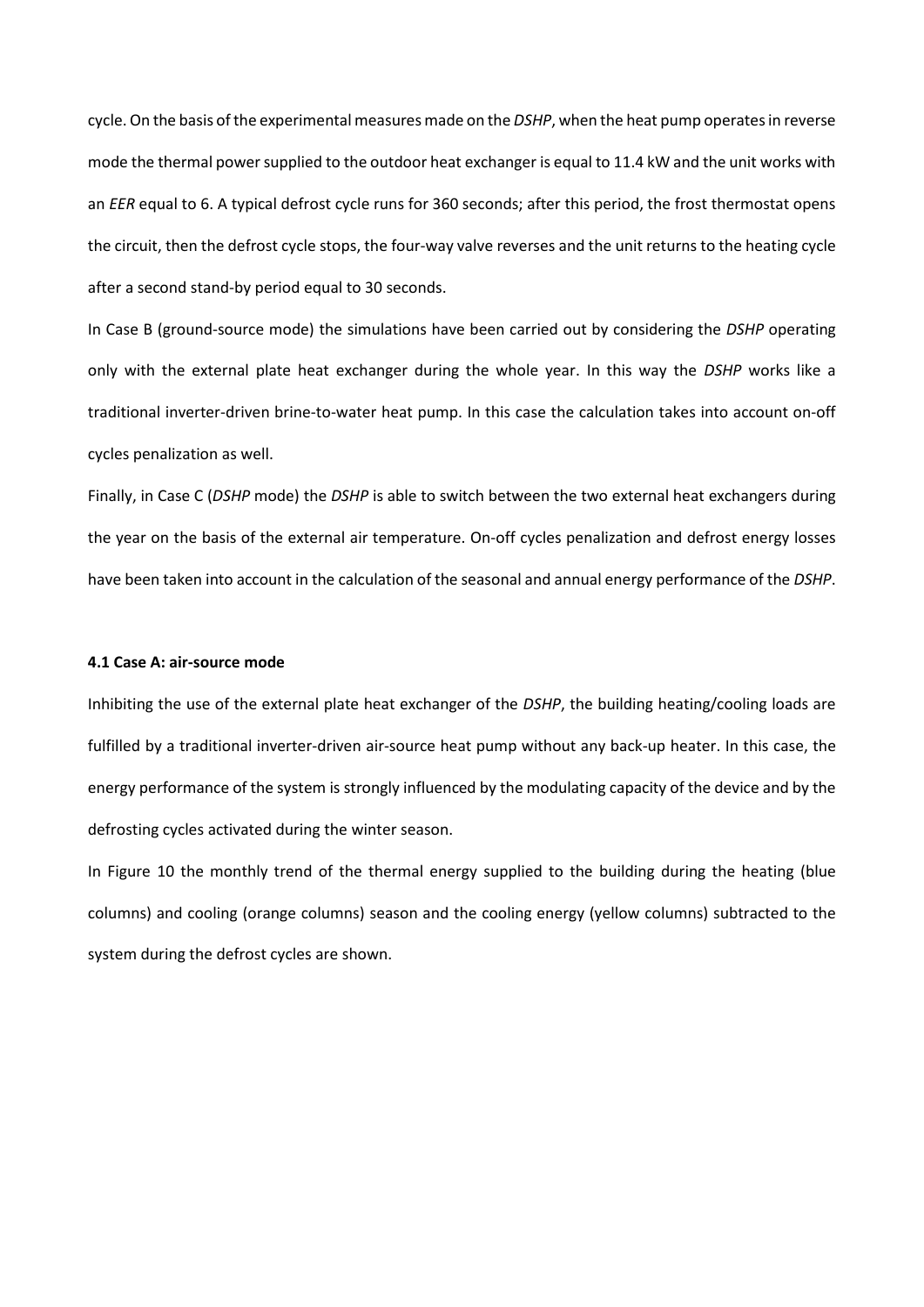

<span id="page-21-0"></span>*Figure 10: Monthly heating/cooling energy supplied to the building (Qth, Qc), thermal energy supplied during defrost cycles (Qdefrost) and COP/EER obtained in air-source mode.*

With the typical climate of Bologna characterized by a mild temperature in winter coupled to high humidity ratio values, the heat pump has to perform 2060 defrost cycles in a year; the electric energy consumption of the unit during this operating mode accounts to about the 6% of the whole electric energy input of the winter season. In addition, thanks to the inverter and to the inertial tank, the average number of heat pump on-off cycles is equal to 2 on-off cycles per hour in winter, below the maximum value of 6 cycles per hoursuggested by the compressor manufacturers. Since the heat pump is strongly oversized in summer, the number of onoff cycles performed by the unit during the cooling season justifies the low values of *EER* highlighted in Figure 10. In June, the *EER* value of 2.3 is caused by the large electric energy consumption due to the circulating pumps of the hydronic loops compared to the cooling energy delivered by the heat pump.

The system works with a *SCOP* value of 2.79 during the winter season and with a *SEER* of 2.92 during the cooling season. The *APF* of the system is around 2.80; values of *APF* lower than 3 are typical for air-source heat pumps systems coupled to buildings located in the Northern Italy with unbalanced loads (heating loads larger than cooling loads), as demonstrated in [6].

#### **4.2 Case B: ground-source mode**

Inhibiting the use of the external air heat exchanger of the *DSHP*, the building heating/cooling loads are fulfilled by a traditional inverter-driven brine-to-water heat pump coupled to a geothermal loop without any back-up heater. In this case the seasonal and annual performance of the system are strongly influenced by the sizing of the boreholes field. As described in Section 2.2.1, 2 boreholes 105 m long are able to match the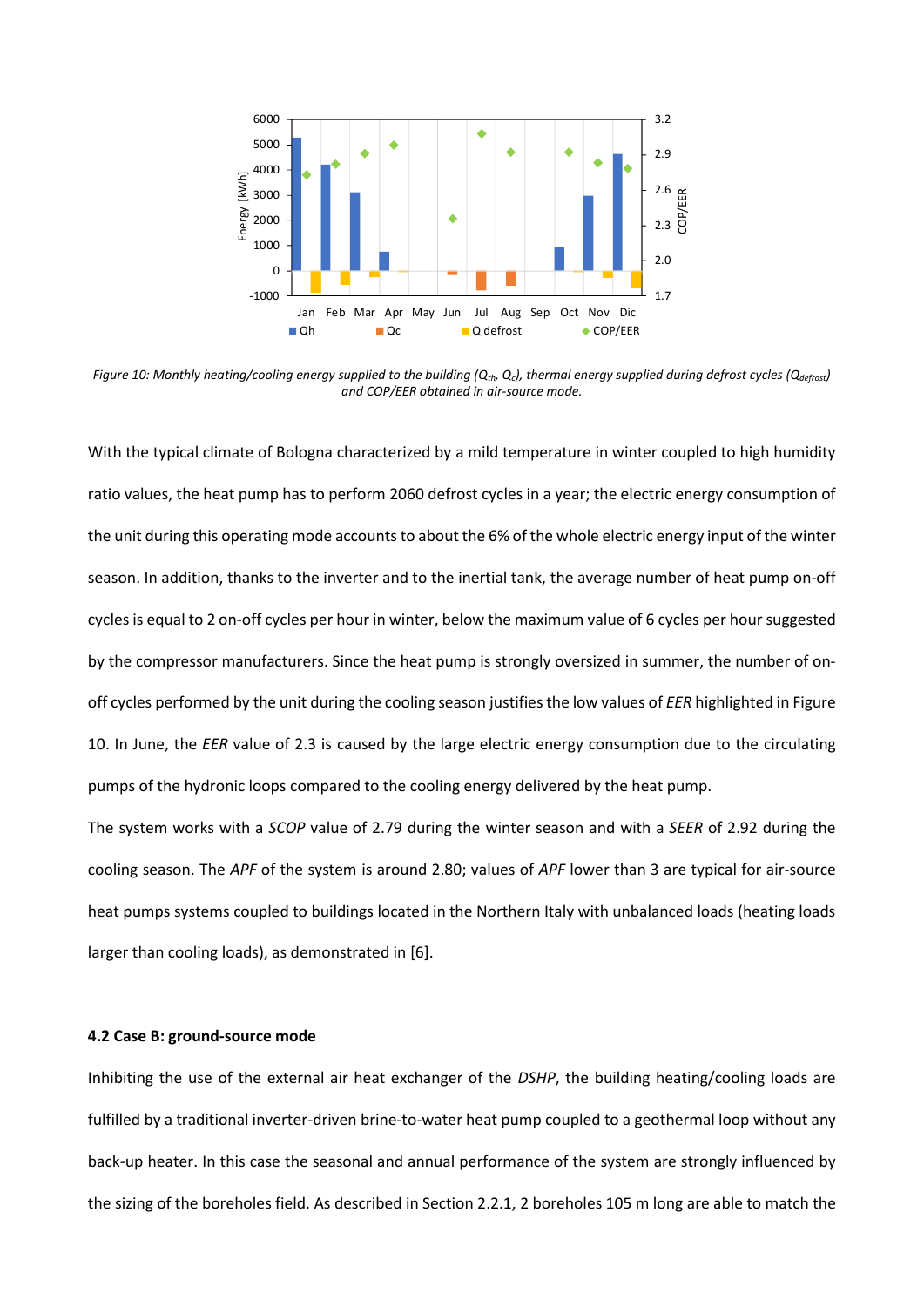maximum building heating load. With the aim to take into account the influence of the building unbalanced thermal loads between winter and summer on the ground temperature drift, a long-term dynamic simulation (15 years) have been performed. In [Table 7](#page-22-0) the values of the energy performance indicators obtained in correspondence of the first and of the fifteenth year are shown.

<span id="page-22-0"></span>*Table 7: Variation of the main energy performance indicators from the first to the fifteenth year by considering the DSHP working in ground-source mode.*

| ground source mode. |                 |                  |        |                  |                  |                         |                 |                  |        |
|---------------------|-----------------|------------------|--------|------------------|------------------|-------------------------|-----------------|------------------|--------|
|                     |                 | <b>SCOP</b>      |        | <b>SEER</b>      |                  |                         | <b>APF</b>      |                  |        |
|                     | 1 <sub>st</sub> | 15 <sup>th</sup> | $[\%]$ | 1 <sup>st</sup>  | 15 <sup>th</sup> | [%]                     | 1 <sup>st</sup> | 15 <sup>th</sup> | [%]    |
|                     | 3.52            | 3.42             |        | $-2.8$ 4.25 4.25 |                  | $\overline{\mathbf{0}}$ | 3.57            | 3.47             | $-2.8$ |

By observing the data reported in Table 7 it is evident that the energy efficiency of the heat pump slightly decreases during the first fifteen years of work. This small variation is linked to the low thermal drift of the ground temperature due to the unbalanced building loads (see Figure 2). In fact, even in presence of a building with unbalanced load, during the first year the difference of the ground temperature between the beginning of the winter period and the end of the cooling period  $(\Delta T_g)$  is lower than 0.5 K. In order to give an idea of the decrease of the ground temperature year by year, the average ground temperature is equal to 13.2°C during the first year of operation and after 15 years decreases to 9.7°C ( $\Delta T_q$ <3.5 K in fifteen years). This progressive cooling of the ground causes a small reduction of *APF* (-2.8% after 15 years), as highlighted by data reported in [Table 7.](#page-22-0) This result confirms that the sizing of the *BHEs* field is correct.

By comparing the values of *SCOP, SEER* and *APF* obtained with *DSHP* in ground-source mode with those obtained by using air as external thermal source, an increase of 24% in terms of *SCOP*, 45% in terms of *SEER* and 25% in terms of *APF* can be observed. This increase is mainly due to the stability of the ground temperature during the whole year with respect to the external air temperature.

#### **4.3 Case C: DSHP mode**

In this case the heat pump can switch between the two external heat exchangers; the heat pump is able to exploit heat from the external air as well as the ground thanks to a geothermal loop based on a *BHEs* field. A simple control strategy based on a fixed value of the switching temperature (*Tswitch*) is adopted in order to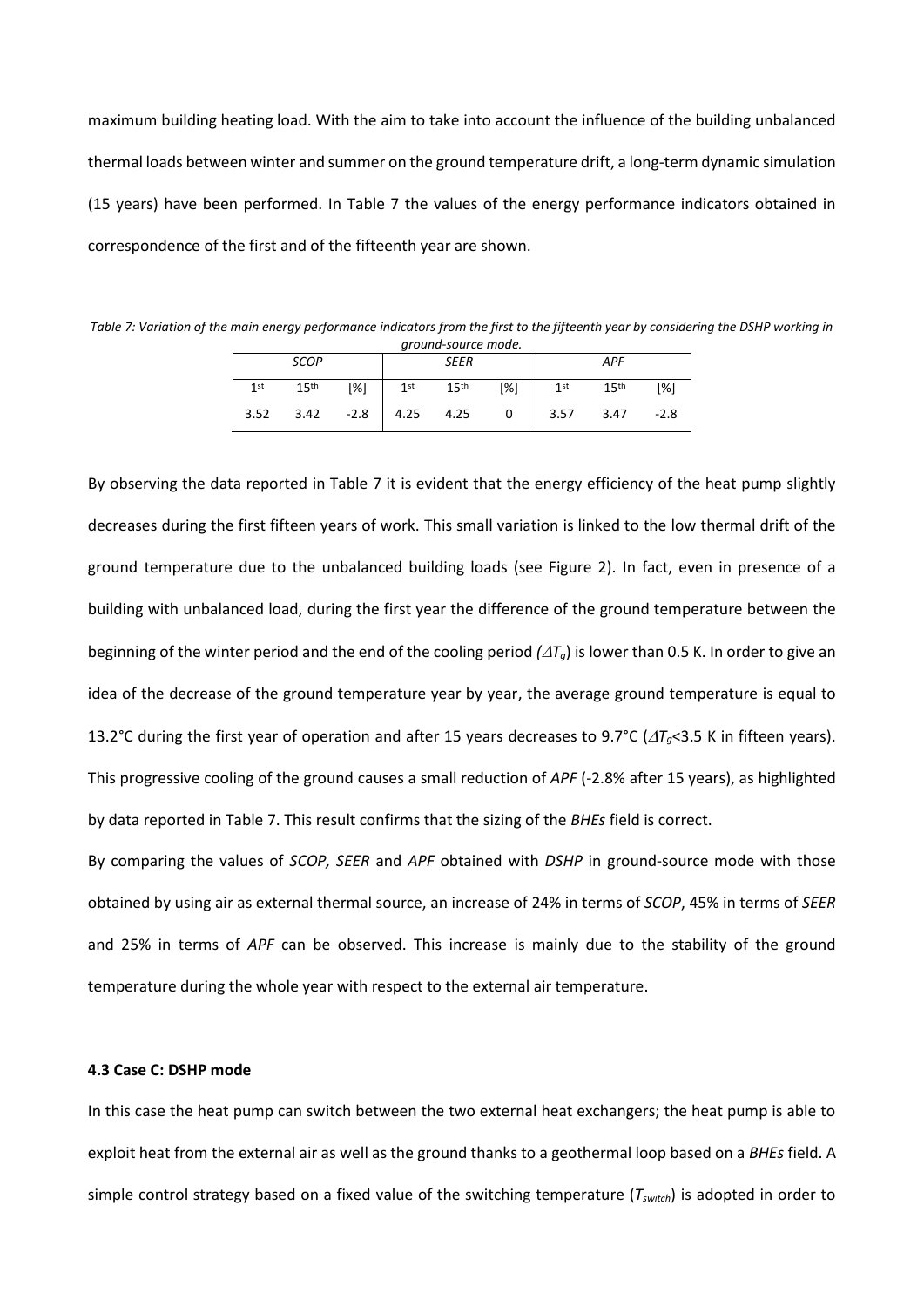switch between air and ground sources: if the external air temperature is lower than *Tswitch* the *DSHP* works by using the plate heat exchanger coupled to the geothermal loop (ground-source mode); on the contrary, when the external air temperature is larger than *Tswitch* the *DSHP* works by using the external air as heat source (air-source mode).

Five different configurations of the borehole field have been considered, as summarized in Table 8; each case is characterized by a different length of the borehole heat exchangers. In Case C1 the *BHEs* field is the same of Case B.

| Table 8: Configurations of the BHES field coupled to DSHP. |                  |                     |                     |                  |                 |  |  |
|------------------------------------------------------------|------------------|---------------------|---------------------|------------------|-----------------|--|--|
|                                                            | Case C1          | Case C <sub>2</sub> | Case C <sub>3</sub> | Case C4          | Case C5         |  |  |
| Borehole configuration                                     | $2 \times 105$ m | $2 \times 90$ m     | $2 \times 75$ m     | $1 \times 105$ m | $1 \times 90$ m |  |  |
| (number x length)                                          |                  |                     |                     |                  |                 |  |  |
| Total length                                               | L <sub>0</sub>   | $0.86 L_0$          | $0.71 L_0$          | 0.50 $L_0$       | 0.43 $L_0$      |  |  |

*Table 8: Configurations of the BHEs field coupled to DSHP.*

I[n Figure 11a](#page-24-0) the *APF* values obtained by using the *DSHP* as generator for building space heating and cooling are shown in correspondence of the  $7<sup>th</sup>$  year of simulation as a function of the adopted switching temperature.

Considering a *BHEs* field of total length equal to *L<sup>0</sup>* (case C1) the *APF* maximum value is obtained for large switching temperature values; in this case the heat pump uses mainly the external plate heat exchanger and the geothermal loop and the *APF* value tends to the value obtained in Case B. As an example, adopting a switching temperature equal to 14°C the *DSHP* exploits ground source during 88% of the year and about 94% of the building heating energy demand is covered by using ground source. On the contrary, adopting a low value of the switching temperature the heat pump maximizes the use of external air as heat source and the energy performances of the system tend to those obtained in Case A. In this latter case the size of the *BHEs* field does not influence the *APF* value.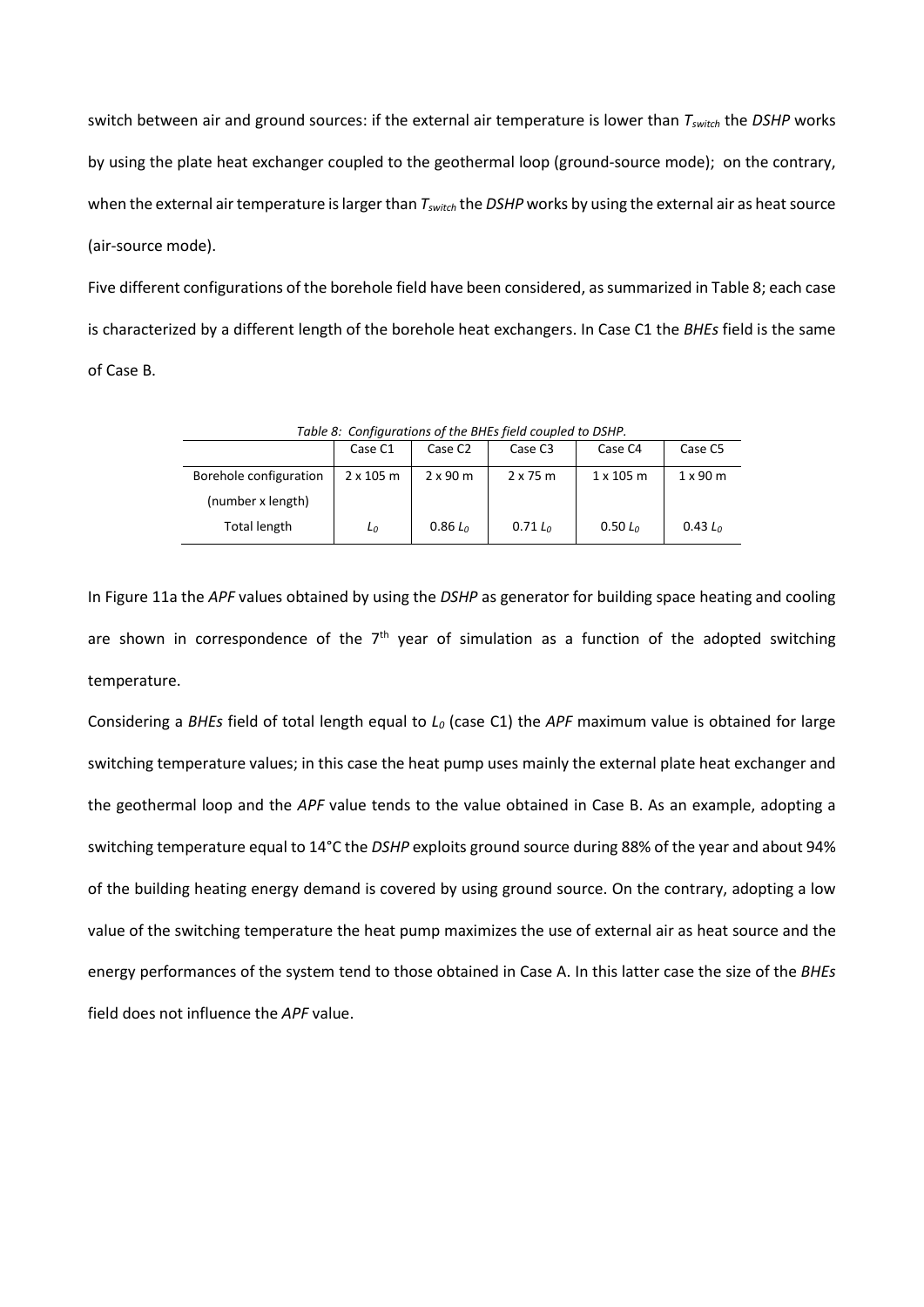

<span id="page-24-0"></span>*Figure 11: (a)* APF *and (b) yearly minimum ground temperature as a function of the switching temperature for cases C1, C2, C3, C4, C5 in correspondence of the 7 th year of simulation.*

The capability to use two external sources allows to reduce the dimension of the boreholes field with respect to cases B and C1 (total length of *BHEs* field equal to *L0*) and to decrease the plant investment costs. If the total length of the field is reduced the *APF* value decreases and an optimal value of the switching temperature, in correspondence of which *APF* is maximum, can be determined. This means that it is possible to obtain an optimal switching temperature for each borehole field coupled to the *DSHP*.

In [Figure 11b](#page-24-0) the trend of the yearly minimum value of the ground temperature (*Tg,min*) obtained for each case by varying the switching temperature of the *DSHP* is shown. The minimum ground temperature decreases if the size of the borehole field is reduced and, for a fixed total length of the vertical boreholes, *Tg,min* decreases if the switching temperature is increased.

In Table 9 the energy performance indicators obtained at  $7<sup>th</sup>$  year of simulation and the optimal switching temperature (*Tswitch,opt*) are shown as a function of the borehole field size. In addition, the values of the ground temperature drift  $(\Delta T_q)$  after 15 years of simulation are also reported.

*Table 9: Optimal switching temperature (Tswitch,opt), ground temperature drift (Tg) after 15 years, seasonal and annual energy performance indicators as a function of the BHE field size.*

| Case                         | $T_{switch,opt}$ [ $°C$ ] | $\varDelta T_q$ [K] | <b>SCOP</b> | <b>SEER</b> | <b>APF</b> |  |
|------------------------------|---------------------------|---------------------|-------------|-------------|------------|--|
| $C1(L_0)$                    | 14                        | 3.4                 | 3.44        | 4.30        | 3.49       |  |
| C <sub>2</sub> (0.86 $L_0$ ) | 10                        | 3.5                 | 3.35        | 4.30        | 3.41       |  |
| C3 (0.71 $L_0$ )             | 8                         | 3.7                 | 3.23        | 4.31        | 3.29       |  |
| C4 (0.50 $L_0$ )             | 6                         | 3.7                 | 3.07        | 4.32        | 3.13       |  |
| C5 (0.43 $L_0$ )             | 4                         | 4.6                 | 2.99        | 4.32        | 3.06       |  |
|                              |                           |                     |             |             |            |  |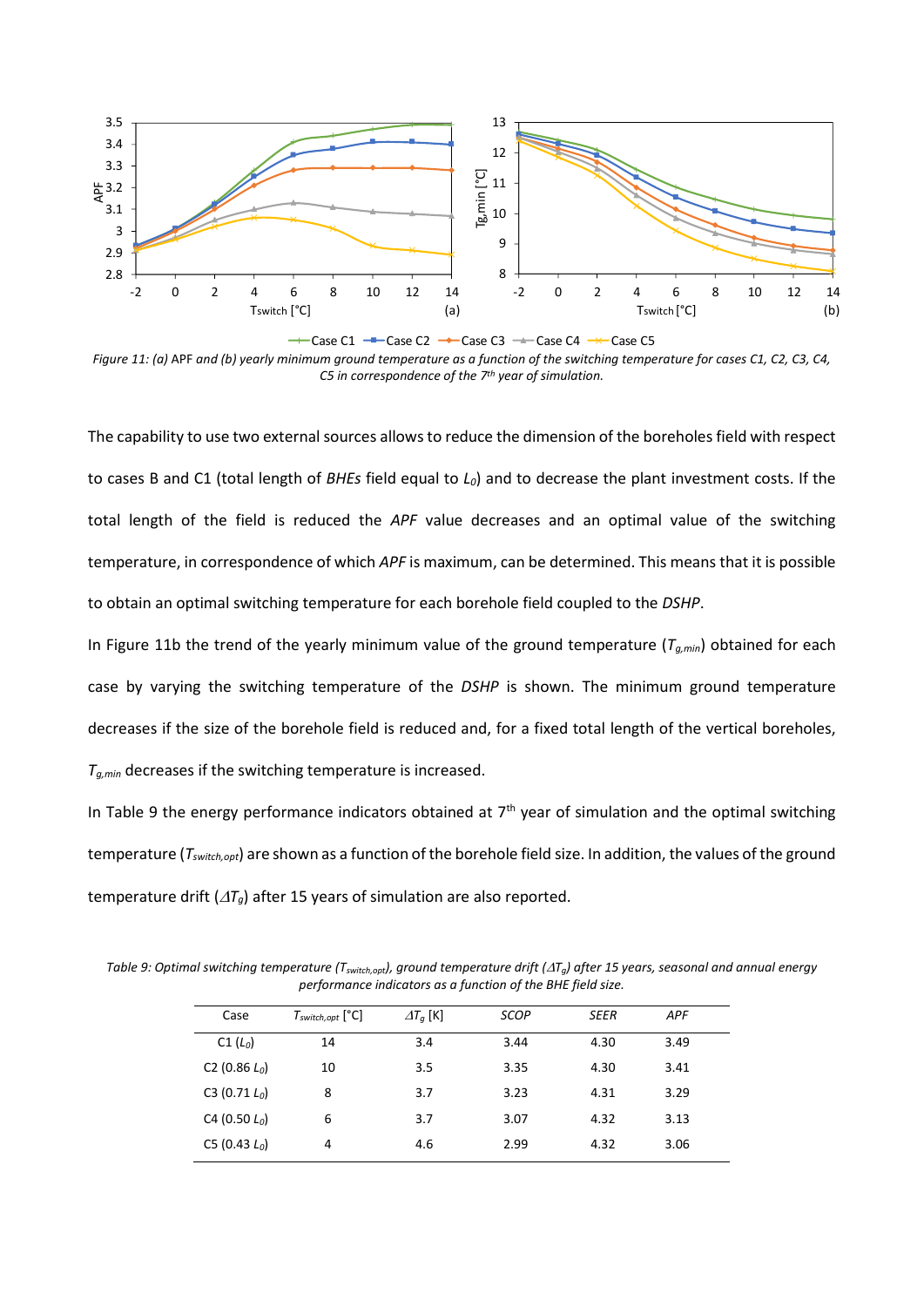The values reported in Table 9 highlight that the optimal switching temperature is larger than 6°C, except for Case C5 in which the borehole field is strongly undersized. Adopting a switching temperature larger than 6°C no defrost cycles are needed; as a consequence, both comfort (no inversion of the cycle for defrosting cycles) and economical (reduced dimensions of the borehole field) benefits can be obtained. Furthermore, in Table 9 the difference between the maximum (reached at the beginning of the simulation) and the minimum (reached at the end of simulation) ground temperature is shown as a function of the borehole field sizing. The results shown in Table 9 underline how the adoption of a *DSHP* is able to mitigate the negative effect of the building unbalanced loads by damping the oscillation of the ground temperature also with undersized borehole field. In fact, the use of air as auxiliary external heat source helps the soil to restore its temperature even in presence of unbalanced loads. This result demonstrates that a correct sizing of *DSHP* systems allows to eliminate the undesired ground thermal drift in presence of building unbalanced loads and to reduce the size of the *BHE* field. For this reason, *DSHP* can be proposed for the retrofitting of thermal plants based on ground-coupled heat pumps in which an undersized *BHE* field is present.

#### **4.4 Comparisons**

In Table 10 a comparison among the cases presented before in terms of use of the external heat sources (air and ground) is shown. For case C1, C2, C3, C4, C5 the optimal switching temperature reported in Table 9 has been considered. If the switching temperature is increased, the size of the *BHE* field must be increased because the *DSHP* mainly uses ground as external source. On the contrary, a reduction of the *BHEs* size determines a lower optimal switching temperature and an increase of the use of the air source. In addition, in Table 10 the percentage of the building energy demand for space heating covered by exploiting air or ground sources is also shown. During the summer season in each case the *DSHP* works only by using the ground source to restore the ground temperature since the thermal and cooling request of the building are strongly unbalanced.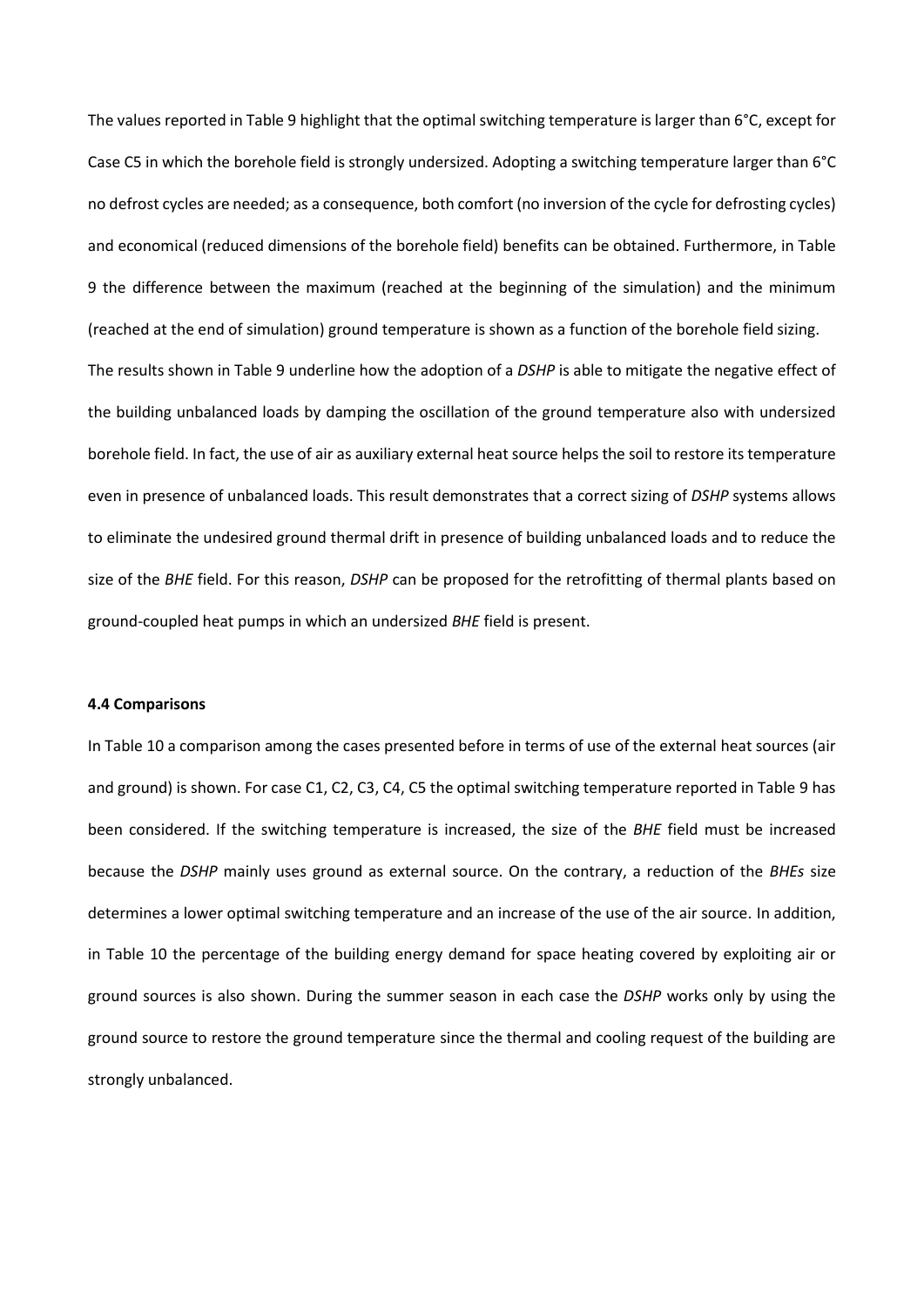|                | Air-source mode                          | Ground-source mode        | Building energy demand       | Building energy demand |
|----------------|------------------------------------------|---------------------------|------------------------------|------------------------|
| Case           | operating time [%]<br>operating time [%] | covered by air source [%] | covered by ground source [%] |                        |
| В              | 0                                        | 100                       | $\Omega$                     | 100                    |
| C <sub>1</sub> | 6.9                                      | 93.1                      | 5.8                          | 94.2                   |
| C <sub>2</sub> | 21.8                                     | 78.2                      | 19.3                         | 80.7                   |
| C <sub>3</sub> | 34.0                                     | 66.0                      | 27.4                         | 72.6                   |
| C <sub>4</sub> | 47.7                                     | 52.3                      | 40.0                         | 60.0                   |
| C5             | 47.7                                     | 52.3                      | 40.0                         | 60.0                   |
| A              | 100                                      | 0                         | 100                          | 0                      |

*Table 10: Use of the external heat sources (air and ground) during the winter season.*

I[n](#page-26-0) 

[Table 11](#page-26-0) a comparison among the main energy performance indicators obtained for the analysed cases is shown. Only Cases C2, C3, C4 and C5 are retained because Case C1 gives similar results to Case B. Case A is taken as baseline in order to evaluate the variation of the energy performance indexes.

The results show that *DSHP* is able to guarantee better annual energy performances with respect to the airsource heat pump (from +9% to +25%) but lower to those of a ground-source heat pump (from -2% to -14%). However, the use of two external sources allows to the *DSHP* to guarantee a more stable *SCOP* and *APF* during the fifteen years of operation with respect to Case B. Furthermore, the worsening of the energy performance indicators going from Case B to Cases C2, C3, C4 is coupled to the decrease of the investment costs due to the adoption of shorter borehole fields. The results of Table 11 suggest that with a *DSHP* it becomes possible to reduce the length of the *BHEs* field up to 50% in presence of building unbalanced loads, ensuring *APF* values larger of 10-20% with respect to a conventional air-source heat pump and installation costs lower of 16-30% with respect to a conventional ground-coupled heat pump.

| Table 11: Comparison among the energy performance indicators obtained for the studied cases. |           |             |                       |             |             |                 |                 |
|----------------------------------------------------------------------------------------------|-----------|-------------|-----------------------|-------------|-------------|-----------------|-----------------|
|                                                                                              |           | <b>SCOP</b> |                       | <b>SEER</b> |             | <b>APF</b>      |                 |
|                                                                                              |           | $1st$ year  | 15 <sup>th</sup> year | $1st$ year  | $15th$ year | $1st$ vear      | $15th$ vear     |
| Ground-source mode                                                                           | (Case B)  | 3.52        | 3.42                  | 4.25        | 4.25        | $3.57 (+27.5%)$ | $3.47 (+24.0%)$ |
|                                                                                              | (Case C2) | 3.40        | 3.35                  | 4.31        | 4.31        | $3.49 (+24.6%)$ | $3.41 (+21.8%)$ |
| <b>DSHP</b>                                                                                  | (Case C3) | 3.27        | 3.22                  | 4.31        | 4.31        | $3.33 (+18.9%)$ | $3.28 (+17.1%)$ |
|                                                                                              | (Case C4) | 3.09        | 3.07                  | 4.32        | 4.32        | $3.15 (+12.5%)$ | $3.13 (+11.8%)$ |

<span id="page-26-0"></span>*Table 11: Comparison among the energy performance indicators obtained for the studied cases.*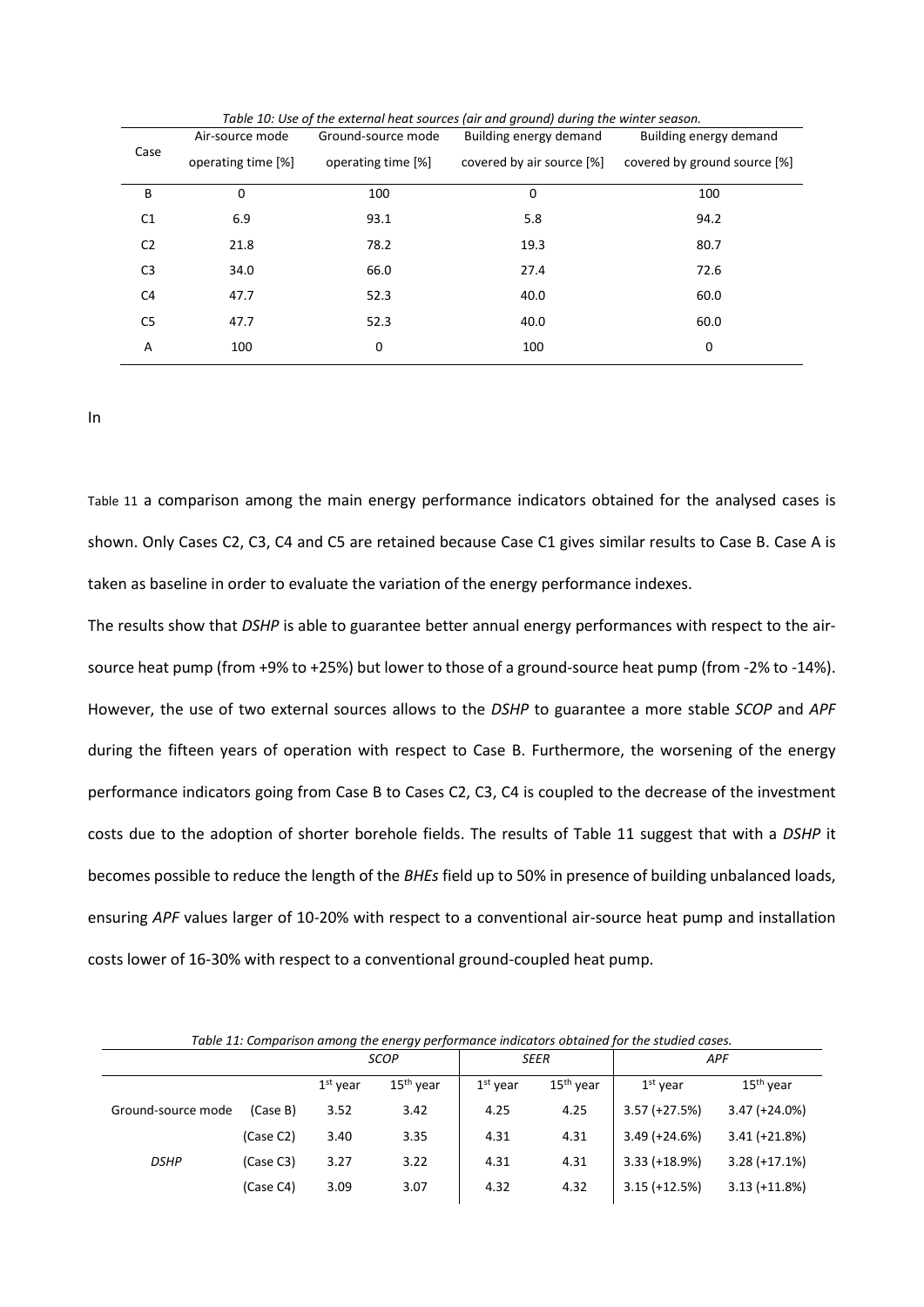|                 | (Case C5) | 3.00 | 2.99 | 4.32 | 4.32 | 3.07 (+9.6%) | $3.06 (+9.3%)$ |
|-----------------|-----------|------|------|------|------|--------------|----------------|
| Air-source mode | (Case A)  | 2.79 | 2.79 | 2.92 | 2.92 | 2.80         | 2.80           |

In Figure 12 the *APF* values for Cases A, B, C2, C3, C4 and C5 are reported togheter with the typical investment costs of the adopted systems by taking into account the installation costs of both heat pump unit and borehole field. The cheaper heat pump is the air-source heat pump (Case A); on the contrary, the most expensive unit is the *DSHP* due to the presence of two external heat exchangers. In Figure 12 the borehole field cost (i.e. 50  $\epsilon$ m<sup>-1</sup>) is evidenced with the aim to put in evidence that in some case this cost becomes predominant (i.e. Case B). With the adoption of a *DSHP*, the investment due to the borehole field installation decreases and the total cost of the *DSHP* systems (Cases C2, C3 and C4) islower than that of Case B but higher than that of Case A.

By observing Figure 12, if a *DSHP* is adopted, the investment cost is reduced with respect to a ground-source heat pump (Case B) of a percentage variable from 6% (Case C2) to 32% (Case C5).



*Figure 12 : Comparison between APF and investment costs for Cases A, B, C2, C3, C4 and C5.*

It is possible to calculate the Payback time (*PBT*) of the different solutions with respect to the cheaper solution (air-source heat pump). The Payback time is defined as the length of time required to recover the cost of the investment thanks to the energy saving obtained. A normalized Payback time (*PBT\**) is obtained by scaling the calculated Payback time on the Payback time originated by the replacement of an air-source heat pump (Case A) with a ground-source heat pump (Case B):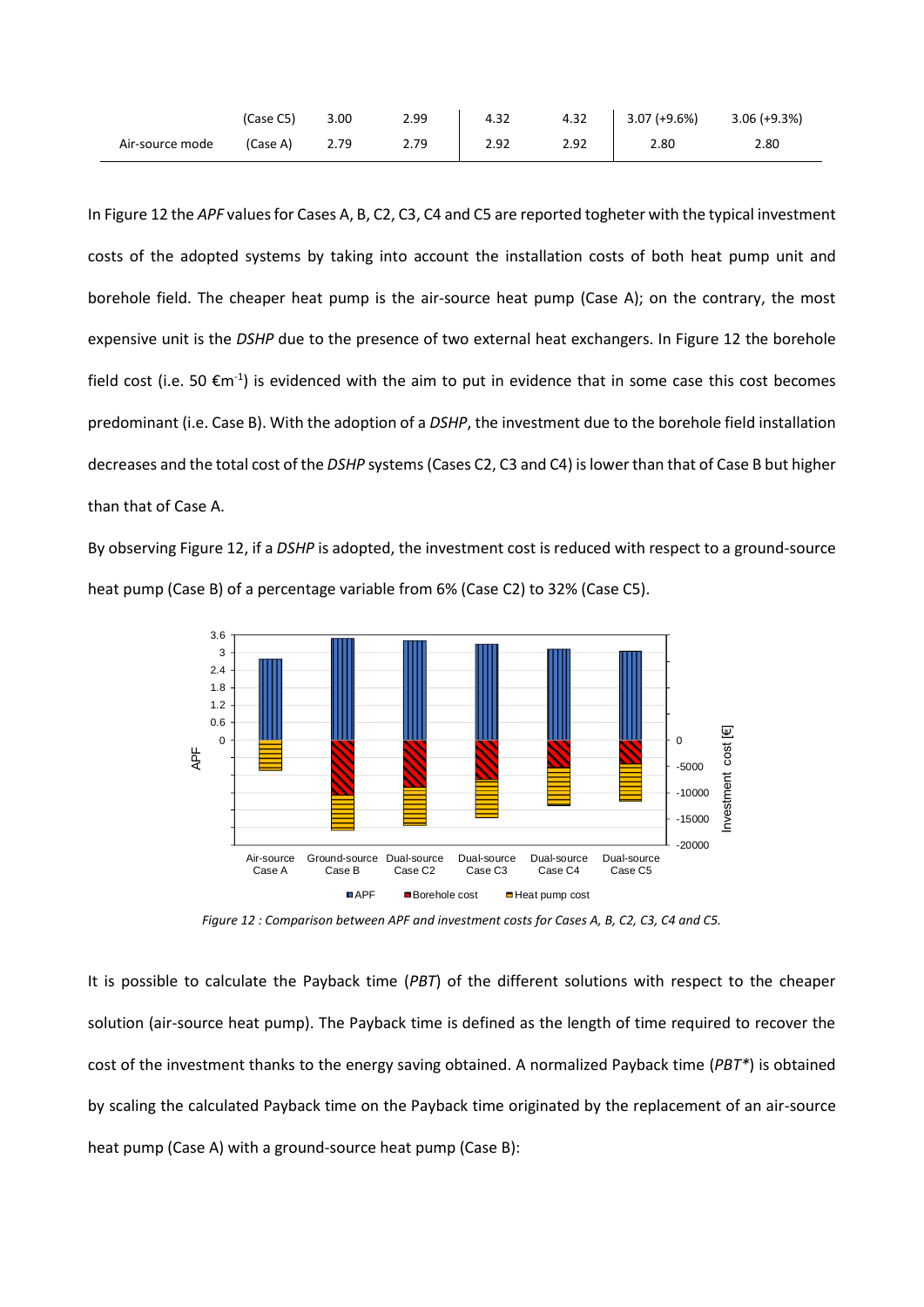$$
PBT_{I-A}^* = \frac{\Delta C_{I-A}}{\Delta C_{B-A}} \frac{\left(\frac{1}{APF_A} - \frac{1}{APF_B}\right)}{\left(\frac{1}{APF_A} - \frac{1}{APF_I}\right)} \quad I = \{B, C1, C2, C3, C4\} \tag{2}
$$

where *CI-A* is the over-cost of the generic Case I with respect to Case A (air-source heat pump), *CB-A* is the over-cost of Case B (ground-source heat pump) with respect to Case A. The normalized *PBT\** defined by Eq. (2) is not dependent on the unitary cost of the supply energy (electric energy in this case) but it depends on the annual energy performance of the system (*APF*) and on the over-costs with respect to the cheaper solution (Case A).

In Figure 13 the normalized Payback time *PBT\** is shown by considering for each solution the investment costs indicated in Figure 12. A value of *PBT\** lower than 1 means a shorter Payback time with respect to the case in which the air-source heat pump is replaced by the ground-coupled heat pump.



*Figure 13: Normalized Pay Back Time by taking as baseline the system based on the air-source heat pump (Case A).*

It is possible to appreciate that with a reduction of the *BHEs* field of 30% (Case C3) the normalized Payback time is around 1. With a reduction of the BHE field up to 50% a normalized Payback time equal to 1.05 is obtained. This result confirms that a reduction of the *BHE* field of the order of 30-50% with respect to Case B, in terms of Payback time is equivalent to replace an air-source heat pump with a ground-coupled heat pump with the advantage to reduce the ground temperature drift and to stabilize the energy performance indicators even in presence of buildings with strongly unbalanced loads.

A reduction of the borehole heat exchanger costs can increase significantly the value of the *PBT\** if a *DSHP* is adopted and this solution becomes less attractive.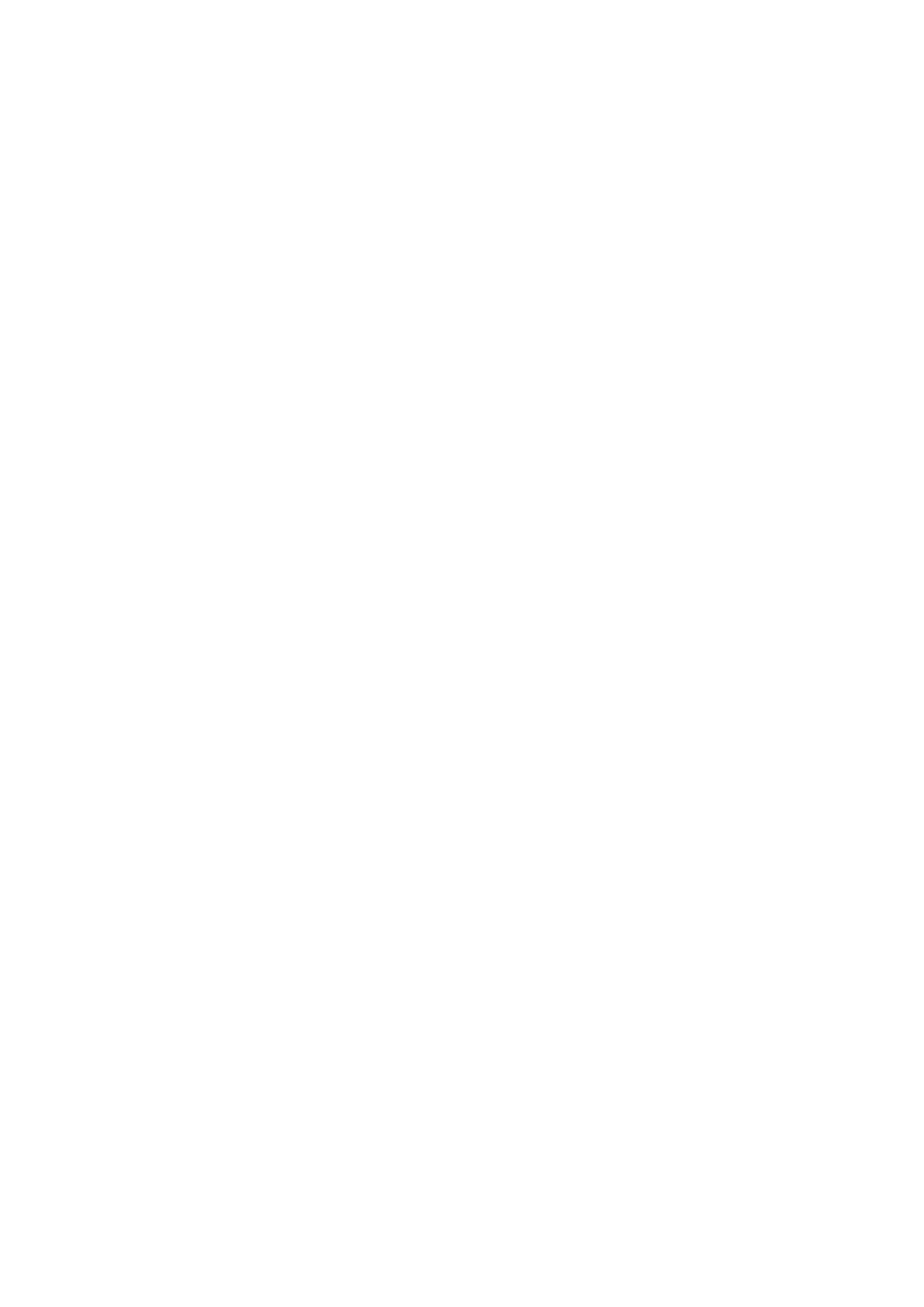#### **5. CONCLUSIONS**

In this paper an analysis of the seasonal and annual energy performances of an innovative dual-source heat pump (*DSHP*) able to use as external heat source both ground and outdoor air is presented.

The *DSHP* prototype is derived by a commercial reversible multi-function heat pump with condensation-heat recovery for domestic hot water production during the summer season. The heat pump is designed in order to be able to use alternatively two external heat exchangers by working in air-source mode (thanks to an external fin-and-tube heat exchanger) or in ground-coupled mode (using a plate heat exchanger). By using the experimental characteristic curves of the *DSHP* prototype, a dynamic model of the unit is made by means of *TRNSYS17*, by taking into account the energy losses linked to the activation of defrost cycles and to the onoff penalization. A series of numerical simulations have been presented by coupling the *DSHP* prototype to a one-storey single-family house sited in Bologna (Northern Italy) characterized by unbalanced heating and cooling loads (heating loads much larger than the cooling ones). This situation is usually dangerous for a stable behaviour of a ground coupled heat pump because the ground temperature can evidence a significant drift year by year due to the incapability of the ground to recover the temperature level during the summer season. In order to study the capability of a *DSHP* to reduce the ground temperature drift in presence of buildings with unbalanced loads, the long-term interaction between the borehole heat exchanger and the ground has been modelled in *TRNSYS* and the results have been validated by using the *g-function method.* The dynamic simulations, extended to 15 years, have been used in order to determine the optimal value of the switching temperature which allows to the *DSHP* prototype to select the external heat exchanger during the winter season on the basis of the value assumed by the external air temperature. It has been demonstrated that the optimal switching temperature depends on the size of the borehole heat exchanger field coupled to the *DSHP*. In general, a lower switching temperature is needed in presence of shorter boreholes in order to maximize the annual energy performance factor of the *DSHP*. It has been demonstrated that the adoption of a *DSHP* can strongly reduce the ground temperature drift, stabilizing the heat pump performance during the years. In addition, a reduction of the *BHEs* length coupled to the heat pump of the order of 30-50% with respect to the borehole field needed by a conventional ground coupled heat pump can guarantee stable and high energy performance factors of the system in presence of strongly unbalanced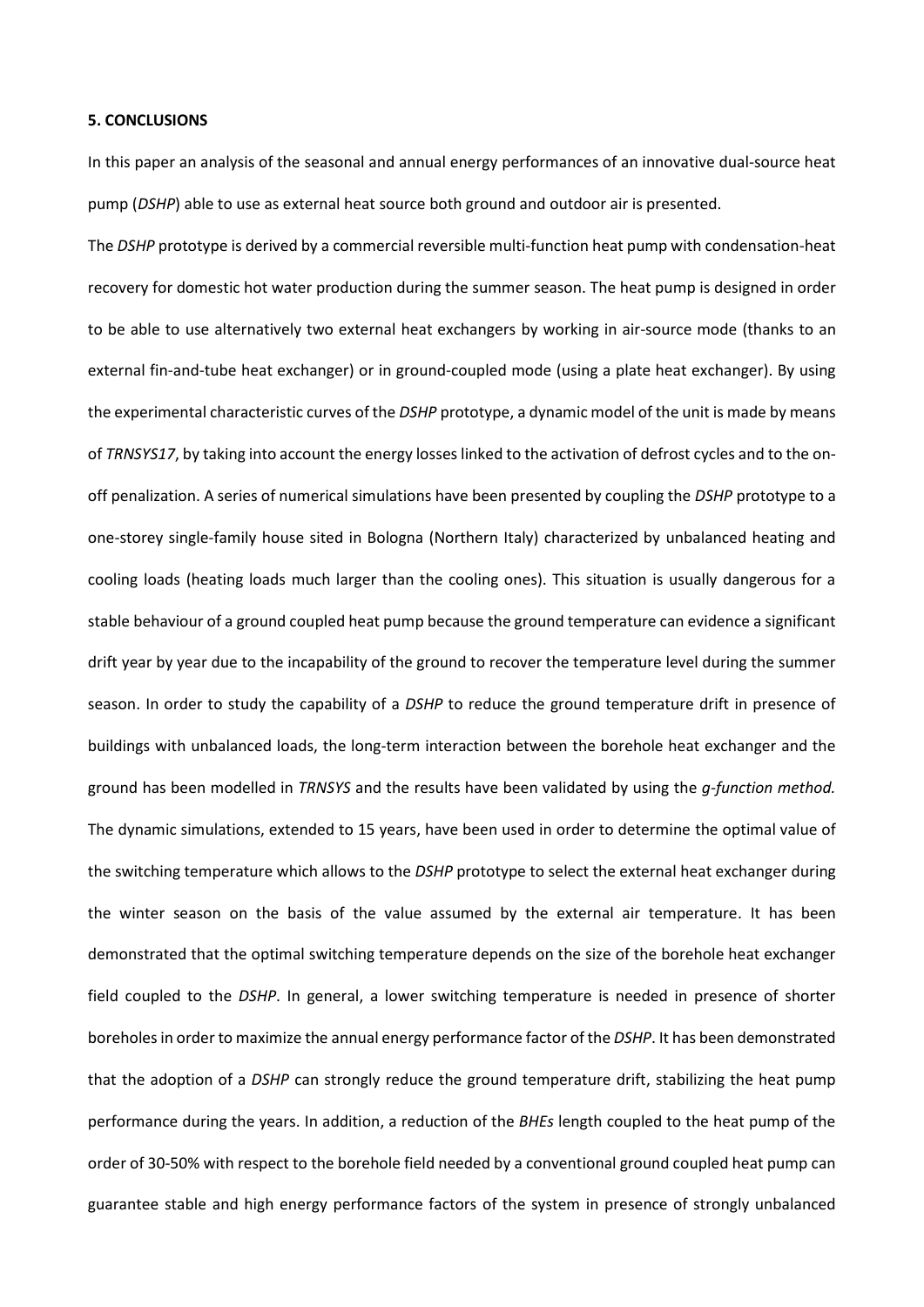loads: in fact, in this case the energy losses linked to the defrost cycles are avoided and the investment costs are strongly reduced. The results shown in this paper demonstrate that the *DSHP* prototype can be a good option for all the cases in which the long-term ground temperature drift, due to the presence of unbalanced loads and/or an incorrect sizing of the *BHE* field, is significant. Additional work is needed in order to optimize the *DSHP* performances as well as to introduce innovative switch rules between air and ground (i.e. in presence of free electric energy produced during the day by using renewable energy). In summary, a *DSHP* can be suggested for the replacement of conventional ground-coupled heat pumps in presence of undersized *BHEs*.

# **6. ACKNOWLEDGMENTS**

The research has received funding in the frame of the European Regional Development Fund POR-FESR 2014- 2020 Programme (Regional funds of Emilia Romagna) under grant agreement n° CUP D92I16000050009.

# **7. REFERENCES**

- [1] E.U. Directive 2009/28/EC on the Promotion of the use of energy from renewable sources, 23 April 2009.
- [2] E.U. Directive 2010/31/EU of the European Parliament and of the Council of on the Energy Performance of Buildings, 19 May 2010.
- [3] E.U. Directive 2012/27/EU on Energy Efficiency, amending Directives 2009/12/EC and 2010/30/EU and repealing Directives 2004/8/EC and 2006/32/EC, 25 October 2012.
- [4] EHPA European Heat Pump Market and Statistics Report 2015: executive summary 2015, http://www.ehpa.org/market-data/2015/.
- [5] M. Dongellini, C. Naldi, G.L. Morini, Seasonal performance evaluation of electric air-to-water heat pump systems, Applied Thermal Engineering 90 (2015) 1072-1081.
- [6] V. Bianco, F. Scarpa, L.A. Tagliafico, Estimation of primary energy savings by using heat pumps for heagting purposes in the residential sector, Applied Thermal Engineering 114 (2017) 938-947.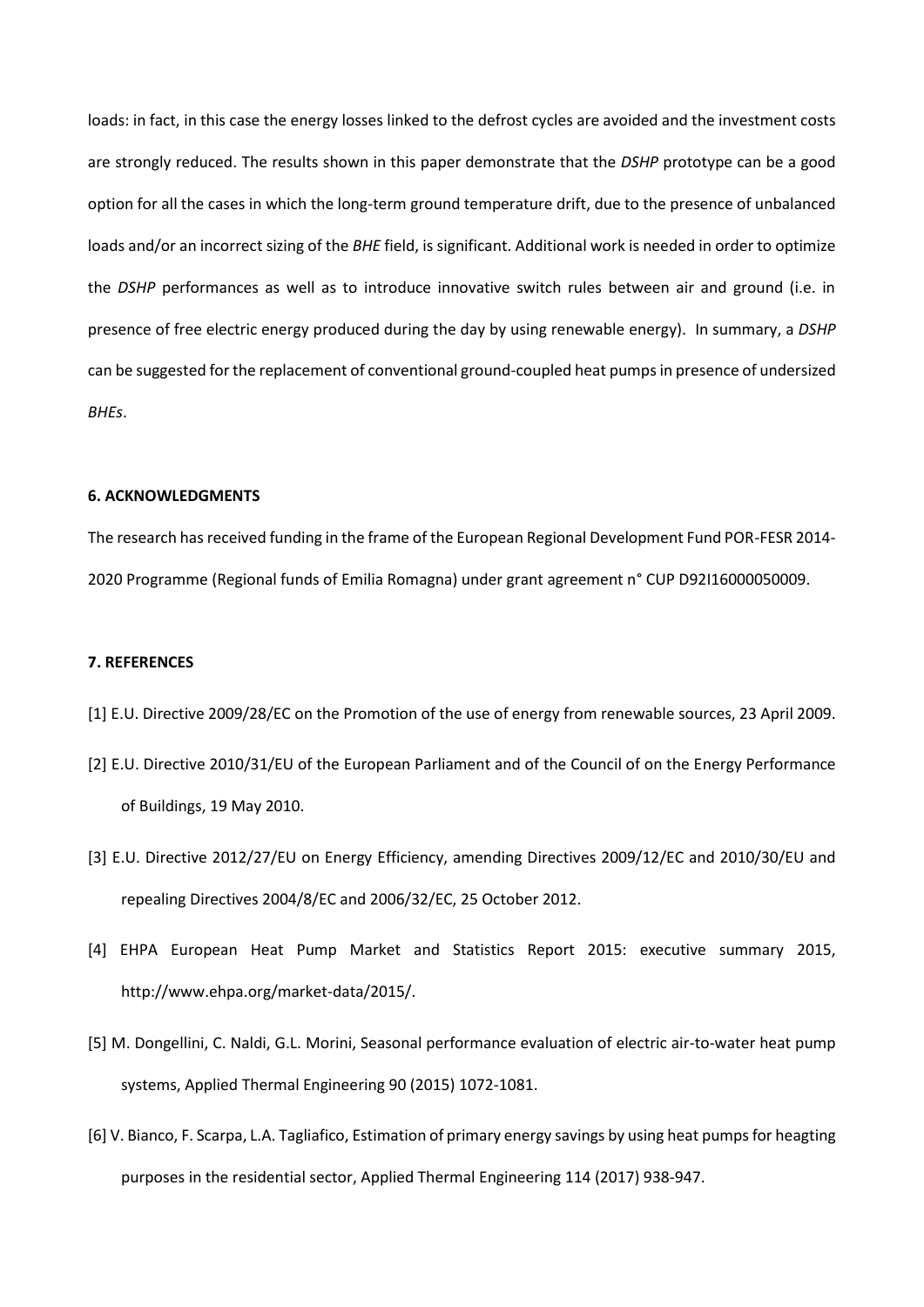- [7] M. Dongellini, C. Naldi, G.L. Morini, Sizing effects on the energy performance of reversible air-source heat pumps for office buildings, Applied Thermal Engineering 114 (2017) 1073-1081.
- [8] F. Wang, C. Liang, X. Zhang, Research of anti-frosting technology in refrigeration and air conditioning fields: A review, Renewable and Sustainable Energy Reviews 81 (2018) 707-722.
- [9] P. Vocale, G.L. Morini, M. Spiga, Influence of outdoor air conditions on the air source heat pumps performance, Energy Procedia 45 (2014) 653-662.
- [10] J.F. Urchueguía, M. Zacarès, J.M. Corberàn, Á. Montero, J. Martos, H. Witte, Comparison between the energy performance of a ground coupled water to water heat pump system and an air to water heat pump system for heating and cooling in typical conditions of the European Mediterranean coast, Energy Conversion and Management 49 (2008) 2917-2923.
- [11] X. Liu, S.-K. Lau, H. Li, Optimization and analysis of a multi-functional heat pump system with air source and gray water source in heating mode, Energy and Buildings 69 (2014) 1-13.
- [12] S. Kindaichi, D. Nishina, L. Wen, T. Kannaka, Potential for using water reservoirs as heat sources in heat pump systems, Applied Thermal Engineering 76 (2015) 47-53.
- [13] S.J. Self, B.V. Reddy, M.A. Rosen, Geothermal heat pump systems: Status review and comparison with other heating options, Applied Energy 101 (2013) 341-348.
- [14] S.H. Park, J.Y. Kim, Y.S. Jang, E.J. Kim, Development of a multi-objective sizing method for borehole heat exchangers during the early design phase, Sustainability 9 (2017) 1876.
- [15] S. Lazzari, A. Priarone, E. Zanchini, Long-term performance of BHE (borehole heat exchanger) fields with negligible groundwater movement, Energy 35 (2010) 4966-4974.
- [16] T. You, W. Shi, B. Wang, W. Wu, W. Li, X. Li, A new ground-coupled heat pump system integrated with a multi-mode air-source heat compensator to eliminate thermal imbalance in cold regions, Energy and Buildings 107 (2015) 103-112.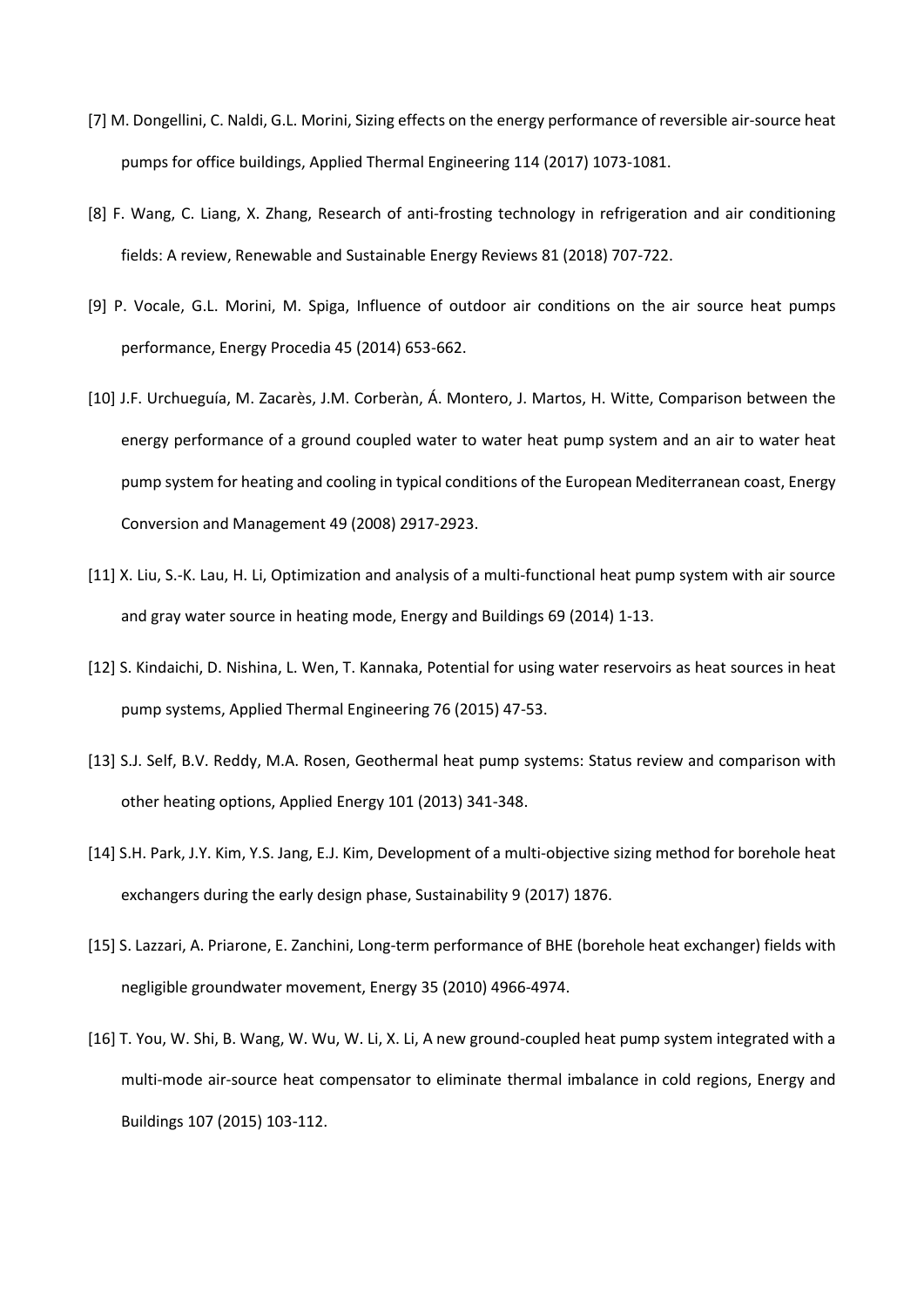- [17] R. Fan, Y. Gao, Y. Pan and Y. Zhang, Research on cool injection and extraction performance of borehole cool energy storage for ground coupled heat pump system, Energy and Buildings 101 (2015) 35-44.
- [18] R. Chargui ,S. Awani, Determining of the optimal design of a closed loop solar dual source heat pump system coupled with a residential building application, Energy Conversion and Management 147, (2017) 40-54.
- [19] R.M. Lazzarin, Dual source heat pump systems: Operation and performance, Energy and Buildings 52 (2012) 77-85.
- [20] S.A. Klein, W.A. Beckman, J.W. Mitchell, J.A. Duffie, N.A. Duffie, T.L. Freeman., TRNSYS: A Transient System Simulation Program., Solar Energy Laboratory, University of Wisconsin, Madison USA (2010).
- [21] M. F. Fels, PRISM: An Introduction, Energy and Buildings 9 (1986) 5-18.
- [22] METEONORM, Global Meteorological Database for Solar Energy and Applied Climatology, Version 5, [\(http://www.meteotest.com\)](http://www.meteotest.com/).
- [23] C.K. Lee, H.N. Lam, Computer simulation of borehole ground heat exchangers for geothermal heat pump systems, Renewable Energy 33 (2008) 1286-1296.
- [24] G. Florides, K. Soteris, Ground heat exchangers A review of systems, models and application, Renewable Energy 32 (2007) 2461-2478.
- [25] C. Naldi, E. Zanchini, Dynamic simulation during summer of a reversible multi-function heat pump with condensation-heat recovery, Applied Thermal Engineering 116 (2017) 126–133.
- [26] A. Piazzi, I. Grossi, M. Magni, M. Dongellini, J.P. Campana, G.L. Morini, The "Hardware-in-the-loop" approach for the experimental test of an innovative dual-source heat pump, in Proceedings of  $16<sup>th</sup>$ International Conference on Sustainable Energy Technology (SET2017), Bologna, Italy, 2017.
- [27] C. Naldi, E. Zanchini, Effects of the total borehole length and of the heat pump inverter on the performance of a ground-coupled heat pump system, Applied Thermal Engineering 128 (2018) 306-319.